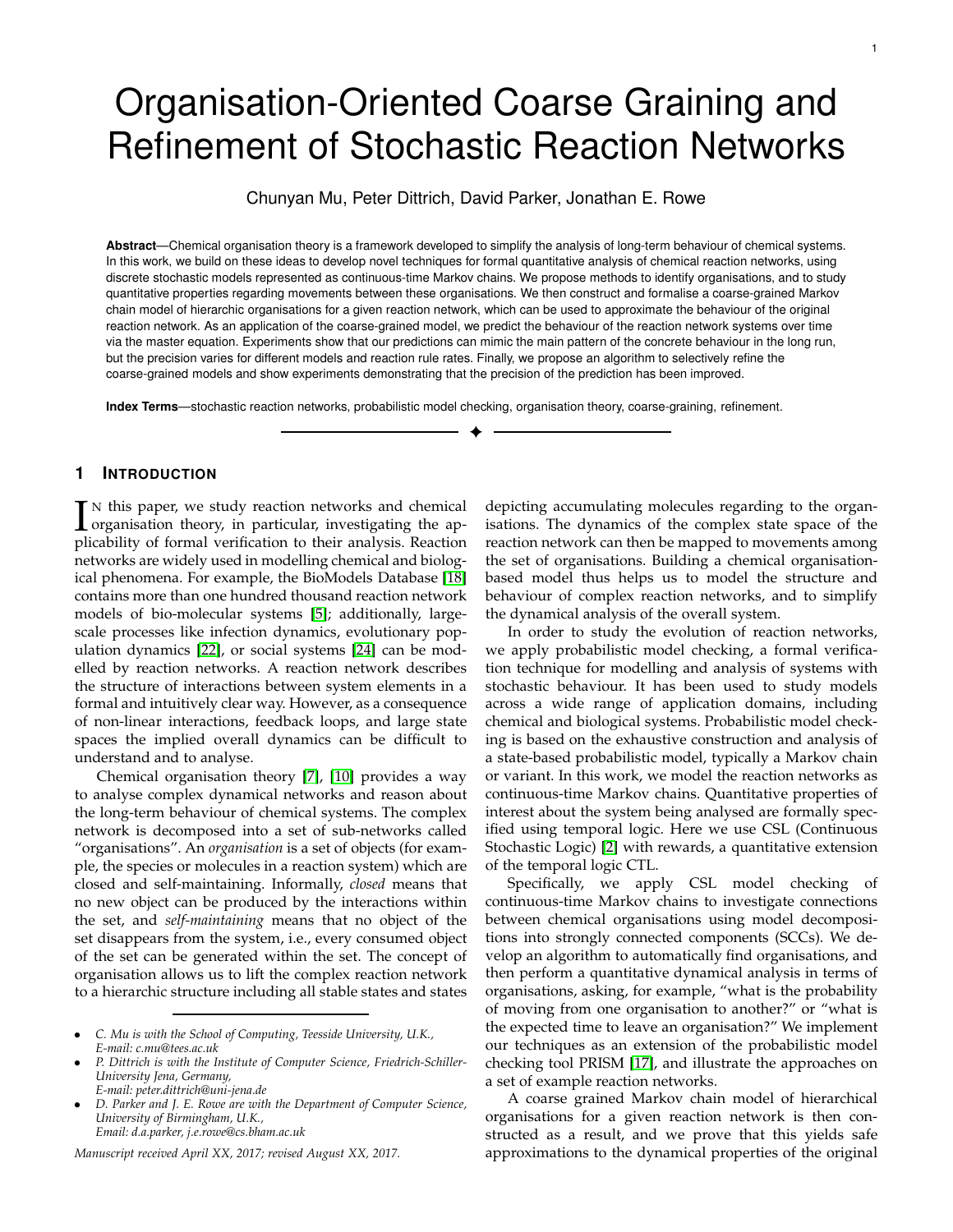concrete model. Approximating and predicting the system behaviour over time is another direct application of our coarse grained model, which can save significant time and space comparing with doing prediction by using the original concrete model. Specifically, we study the following question: "Given a coarse-grained model and a fixed volume of the chemical species, what is the probability distribution of the molecular population after  $t$  time units?". Our experiments show that our prediction can mimic the main pattern of concrete behaviour in the long run, but the precision varies for different models and rates of their reaction rules. In order to improve the precision of the approximation and prediction, we develop an algorithm to selectively refine the coarse-grained models. The basic idea is that we partition the abstract states of the coarse-grained model using kmeans clustering techniques. Our experiments show that the precision of the prediction is improved as a result.

This paper is an extended version of [\[21\]](#page-13-8). It also contains extra examples, experiments for performance comparisons and, in particular, the method for refinement of the coarsegrained models.

*Related work.* There are various approaches to modelling the dynamics of reaction networks. Feinberg and Horn [\[9\]](#page-13-9) proposed methods to identify *positive* stationary states in which *all* molecular species are present in a network. Heinrich and Schuster [\[13\]](#page-13-10) study network structure based on *flux modes*, each of which specifies a set of reaction rules that can take place at a steady state and thus implies a set of species participating in those reactions. Species relating to a flux mode were not required to be *self-maintaining* or *closed* however. We are more interested in the stationary states in which a *subset* of species are present, which is formalised in organisation theory [\[7\]](#page-13-4). In that area, the focus was typically on *qualitative* properties, and ODEs [\[8\]](#page-13-11), approximating the evolution of reaction networks in *continuous* dynamical systems. Kreyssig et. al [\[15\]](#page-13-12) studied the effects of small particle numbers on long-term behaviours in *discrete* biochemical systems. We build on their notion of discrete organisation but focus on *quantitative* analysis of the transitive dynamics among the organisations, which was not considered in [\[15\]](#page-13-12). Other approaches for approximate analysis of discrete models of reaction networks include the use of Linear Noise Approximation [\[4\]](#page-13-13), the Central Limit Approximation [\[3\]](#page-13-14) and "sliding window" abstractions [\[25\]](#page-13-15).

*Outline.* This paper is organised as follows. Section [2](#page-1-0) gives an overview of probabilistic model checking. Sections [3](#page-2-0) and [4](#page-2-1) present the details of modelling chemical reaction networks as CTMCs and introduce definitions for building connections with chemical organisation theory. Section [5](#page-4-0) proposes methods for a quantitative organisation-based analysis. Section [6](#page-6-0) formalises the definition of the organisationbased interval coarse-grained model, which safely approximates the probabilistic behaviours of the system, but may suffer from over-estimation. Section [7](#page-8-0) demonstrates how to use our organisation-oriented coarse-grained model to predict system behaviour over time evolution. For the purpose of improving the precision of the approximation and prediction, Section [8](#page-10-0) proposes an algorithm to selectively refine the the coarse-grained models, and shows how precision of the analysis is improved by the refinement. Section [9](#page-11-0) draws conclusions.

## <span id="page-1-0"></span>**2 PROBABILISTIC MODEL CHECKING**

*Probabilistic model checking* is a variant of *model checking* [\[6\]](#page-13-16), a well-established formal method to automatically verify the correctness of real-life systems. Classical model checking answers the question of whether the behaviour of a given system satisfies a property or not. It thus requires two inputs: a description of the system and a specification of one or more required properties of that system, normally in temporal logic (such as CTL or LTL).

In probabilistic model checking, the models are extended with information about the likelihood that transitions take place. In practice, these models are usually Markov chains or Markov decision processes. In this work, we model the reaction systems as continuous-time Markov chains (CTMCs). Properties expressed in temporal logic are also of a quantitative nature. For instance, instead of verifying that "species A eventually vanishes", we ask that "what is the probability of species A eventually vanishing?". In this work, we use the temporal logic Continuous Stochastic Logic (CSL) [\[1\]](#page-13-17), [\[2\]](#page-13-6).

The remainder of this section reviews some preliminary definitions for the probabilistic model checking techniques that we use in this paper.

## **2.1 Continuous-Time Markov Chains**

Continuous-Time Markov Chains are widely used in fields such as performance analysis or systems biology to model systems with stochastic real-time behaviour. Formally, we define them as follows.

*Definition 1 (CTMC).* A CTMC is a tuple  $\mathcal{A} = (Q, Q_0, \Delta, L)$ , where: Q is a finite set of states;  $Q_0 \subseteq Q$  is the set of initial states;  $\Delta: Q \times Q \rightarrow \mathbb{R}_{\geq 0}$  is the transition rate matrix;  $L: Q \to 2^{AP}$  is a labelling function assigning, to each state  $q \in Q$ , a set of atomic propositions, from a set  $AP$ , that are true in q.

The transition rate matrix ∆ assigns a *rate* to each pair of states in the CTMC, which is used as the parameter of an exponential distribution.

### **2.2 Continuous Stochastic Logic**

In this work, the probabilistic temporal logic CSL (Continuous Stochastic Logic) is used to formally represent properties of reaction networks. It was originally introduced by Aziz et al. [\[1\]](#page-13-17) and extended by Baier et al. [\[2\]](#page-13-6). The extended version allows for the specification of reward (or cost) properties, to reason about rewards (or costs) that have been attached to a CTMC. The extended version of CSL that we use allows us to represent properties such as "the probability of all of species  $A$  degrading within  $t$  time units is at most  $0.1$ " or "the expected time elapsed before a  $B$ molecule first appears is at most 10".

*Definition 2 (CSL syntax).* An (extended) CSL formula is an expression  $\Psi$  derived from the grammar:

$$
\begin{array}{rcl}\Psi & ::= & \texttt{true} \mid p \mid \neg \Psi \mid \Psi \wedge \Psi \mid \mathtt{P}_{\bowtie \lambda}(\Psi \ U^I \ \Psi) \mid \\ & & \\ \mathtt{S}_{\bowtie \lambda}(\Psi) \mid \mathtt{R}_{\bowtie r}[\lozenge \Psi]\end{array}
$$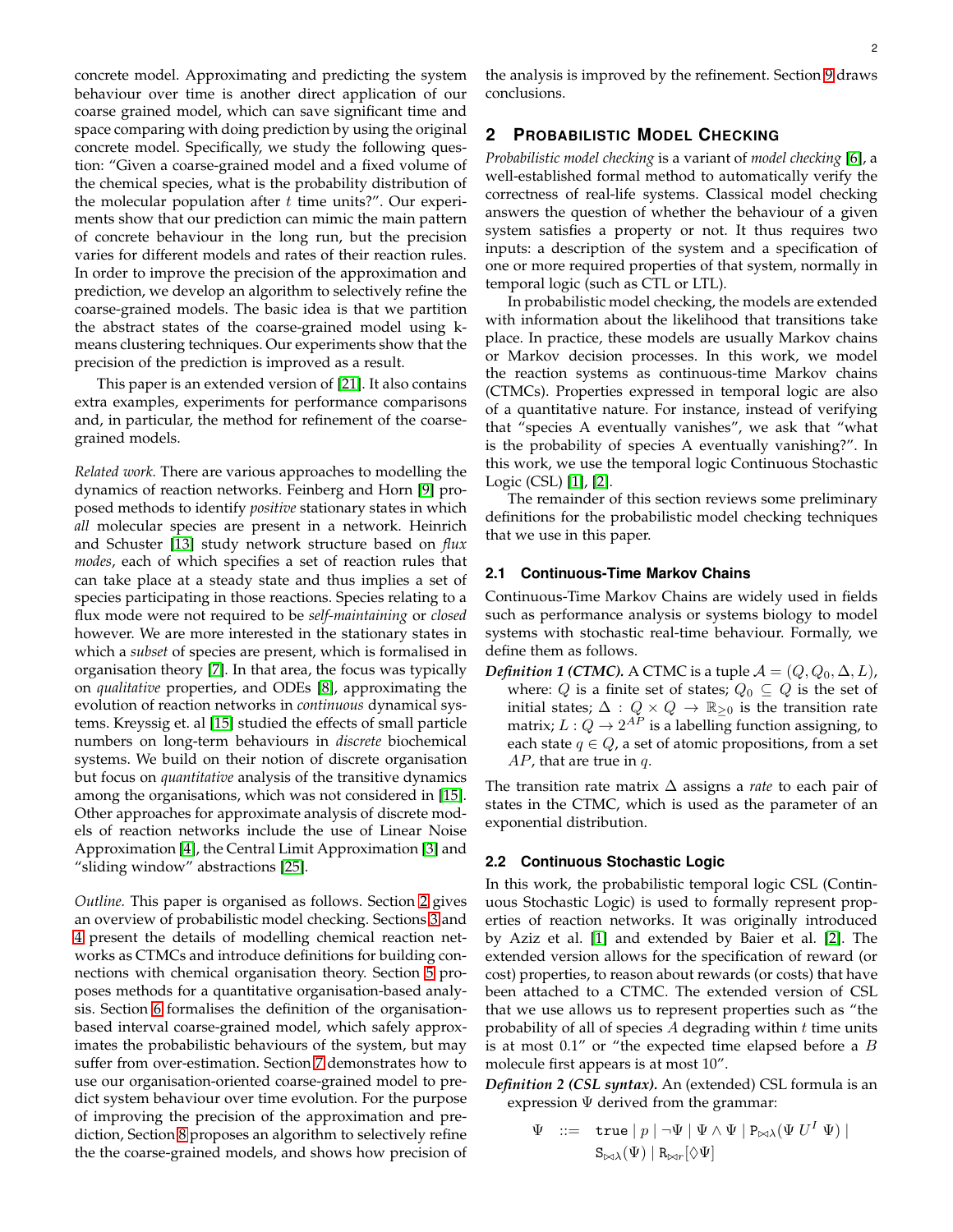where  $p \in AP$  is an atomic proposition,  $\lambda \in [0,1]$  is a probability threshold,  $r \in \mathbb{R}_{\geq 0}$  is a reward threshold,  $\bowtie \in \{<,\leq, \geq, >\}$  and *I* is an interval of  $\mathbb{R}_{\geq 0}$ .

CSL formulas are evaluated over the states of a Markov chain. A state q satisfies  $P_{\bowtie \lambda}(\psi)$  if the probability of taking a path from q satisfying  $\psi$  is in the interval specified by  $\Join \lambda$ . Here, the path formula  $\psi$  is an "until" operator:  $\Psi$   $U^I$   $\Psi'$  asserts that  $\Psi'$  is satisfied at some future time point within interval  $I$ , and that  $\Psi$  is true up until that point. Common derived operators include: "eventually"  $\Diamond^I \Psi \; := \; {\tt true} \; \, U^I \; \, \Psi \;$  and "always"  $\Box^I \Psi \; := \; \neg \Diamond^I \neg \Psi.$  For example,  $P_{\leq \lambda}(\Box^I \Psi) \equiv P_{\geq 1-\lambda}(\Diamond^{I} \neg \Psi).$ 

The S operator describes the steady state (long-run) behaviour of the CTMC. The formula  $S_{\bowtie \lambda}(\psi)$  specifies that the steady-state probability of being in a state satisfying  $\psi$  meets the bound  $\Join \lambda$ . The R operator is used for reward properties: R<sub>⊠r</sub>[ $\Diamond \Psi$ ] is true from state q if the expected reward cumulated before a state satisfying  $\Psi$  is reached meets the bound  $\Join$  r. Rewards and costs are treated identically: here, we will use the R operator to formalise properties about the expected time elapsing before an event's occurrence.

We omit a full definition of the semantics of CSL with respect to a Markov chain. Full details can be found in, for example, [\[2\]](#page-13-6).

# <span id="page-2-0"></span>**3 MODELLING REACTION NETWORKS WITH CTMCS**

A reaction network consists of a set of molecules (or, molecular species to be more precise) and a set of reaction rules.

*Definition 3.* A *reaction network* is a pair  $(M, R)$  consisting of a set of possible molecular species  $M$ , and a set  $\mathcal{R} \subseteq \mathcal{P}_M(\mathcal{M}) \times \mathcal{P}_M(\mathcal{M})$  of possible reactions among those species, where  $\mathcal{P}_M(\mathcal{M})$  denotes the set of all multisets of elements over the set M. For a reaction  $(R, P) \in \mathcal{R}$ , the multisets R and P denote the reactants and products of the reaction, respectively, and we write  $R(s)$  and  $P(s)$  for the number of molecules of species s consumed by (reactants) and produced by (products) the reaction, respectively.

For simplicity, we write  $s_1 + s_2 + \cdots + s_n \to s_1' + s_2' + \cdots + s_n'$ instead of  $(\{s_1,s_2,\ldots,s_n\},\{s_1',s_2',\ldots,s_{n'}'\})\in \mathcal{R}$  to denote the existence of a reaction.

There are multiple ways in which we can obtain a dynamical model given a reaction network. One way is to consider (real-valued) concentrations of each molecular species and then represent the (deterministic) behaviour of the reactions as a set of ordinary differential equations. Here, we take a *discrete, stochastic* view of the network, modelling the (integer-valued) population count of each species and considering its evolution as a stochastic process, and in particular as a continuous-time Markov chain [\[12\]](#page-13-18). The latter is particularly appropriate when the numbers of molecules can be assumed to be relatively small in practice, and is the approach that we take in this work.

Furthermore, we will also assume that the reaction network is executing within a finite volume, which is modelled by limiting the total number  $N_{\text{max}} \in \mathbb{N}$  of molecules that can be present at any given time [\[15\]](#page-13-12). We also need to define

the rates at which reaction events occur in the CTMC. To retain a general approach, we allow an arbitrary function rate<sub>r</sub> from reactant populations to rate values for each reaction r. A typical default, which we use in some, but not all, of our examples, is the law of mass-action, multiplying the number of molecules of each reactant by a fixed kinetic rate associated with the reaction (and assuming the stoichimetric coefficient of each reactant is at most one). This gives  $\texttt{rate}_r(q) = \lambda_r \cdot \prod_{s \in R} q(s)$  with  $\lambda_r$  being a kinetic rate constant for reaction r.

- *Definition 4 (CTMC for reaction network).* Given a reaction network  $(M, \mathcal{R})$ , a volume limit  $N_{\text{max}} \in \mathbb{N}$  and a rate function rate<sub>r</sub> :  $\mathbb{N}^{\mathcal{M}} \to \mathbb{R}_{\geq 0}$  for each  $r \in \mathcal{R}$ , we define the corresponding CTMC  $\overline{A} = (Q, Q_0, \Delta, L)$  where:
	- $Q = \{q : \mathcal{M} \to \mathbb{N} \mid \sum_{s \in \mathcal{M}} q(s) \leq N_{\text{max}}\}\$

is the set of population counts of  $M$  and  $\Delta$  is defined as follows. For states  $q, q' \in Q$ , we write  $q \xrightarrow{(R,P)} q'$  if and only if, for each species  $s \in M$ , we have  $q(s) \ge R(s)$ and  $q'(s) = q(s) - R(s) + P(s)$ , and  $\sum_{s \in \mathcal{M}} q'(s) \leq N_{\text{max}}$ . Then, for any  $q, q' \in Q$ , we have:

 $\bullet\quad \Delta(q,q')\,=\, \sum\{|\,\texttt{rate}_r(q)\,|\, \,r\,\in\, \mathcal{R}\,\, \text{and}\,\,q\,\stackrel{r}{\rightarrow}\,q'\},$  and we call r the transition label of  $q \stackrel{r}{\rightarrow} q'$ .

 $Q_0$  can be any subset of  $Q$  representing initial configurations of interest, and  $L$  can be any labelling function over Q that identifies states with relevant properties.

Each state  $q \in Q$  of the CTMC gives the number  $q(s)$  of molecules of each species  $s \in M$  currently present. For a state q, we also write  $\phi(q)$  for the set of molecular species that are present, i.e.,  $\phi(q) = \{s | q(s) > 0\}$ , and define  $\phi(Q') \;=\; \cup_{q \in Q'} \; \phi(q)$  for a set of states  $Q' \;\subseteq\; Q.$  We let  $Acc(q) \subseteq Q$  denote the states that are reachable from q.

<span id="page-2-2"></span>**Example 1.** Consider the reaction network  $A$  with species  $\mathcal{M} = \{a, b\}$  and reactions  $\mathcal{R} = \{a + b \rightarrow a + 2b, a \rightarrow b\}$  $2a, b \rightarrow 2b, a \rightarrow \emptyset, b \rightarrow \emptyset$ . Assume the volume of the system is  $N_{\text{max}} = 4$ , and that the rate of each reaction rule is the multiplication of the number of the reactants. We obtain a CTMC with 15 states (see Fig. [1\)](#page-3-0).

# <span id="page-2-1"></span>**4 CHEMICAL ORGANISATION THEORY AND SCC DECOMPOSITION**

Chemical organisation theory [\[7\]](#page-13-4) provides a way to cope with the complex "constructive" dynamics of a reaction network by deriving a set of organisations [\[11\]](#page-13-19), and then mapping the movement through a state space to a movement between organisations. Such an abstract view allows us to analyse and predict the dynamical behaviour of a complex reaction network more easily.

An organisation is a set of molecules that is algebraically *closed* and *self-maintaining*. A subset  $C \subseteq M$  is called "closed" if no molecules outside  $C$  can be produced by applying any reaction that uses only reactants from  $C$ ; a subset  $S \subseteq M$  is "self-maintaining" if all reactions that are able to fire in  $S$  can occur at certain strictly positive rates without reducing the amount of any species of S.

*Definition 5 (Organisation [\[7\]](#page-13-4)).* A subset of  $O \subseteq M$  is a chemical organisation if it is closed and self-maintaining,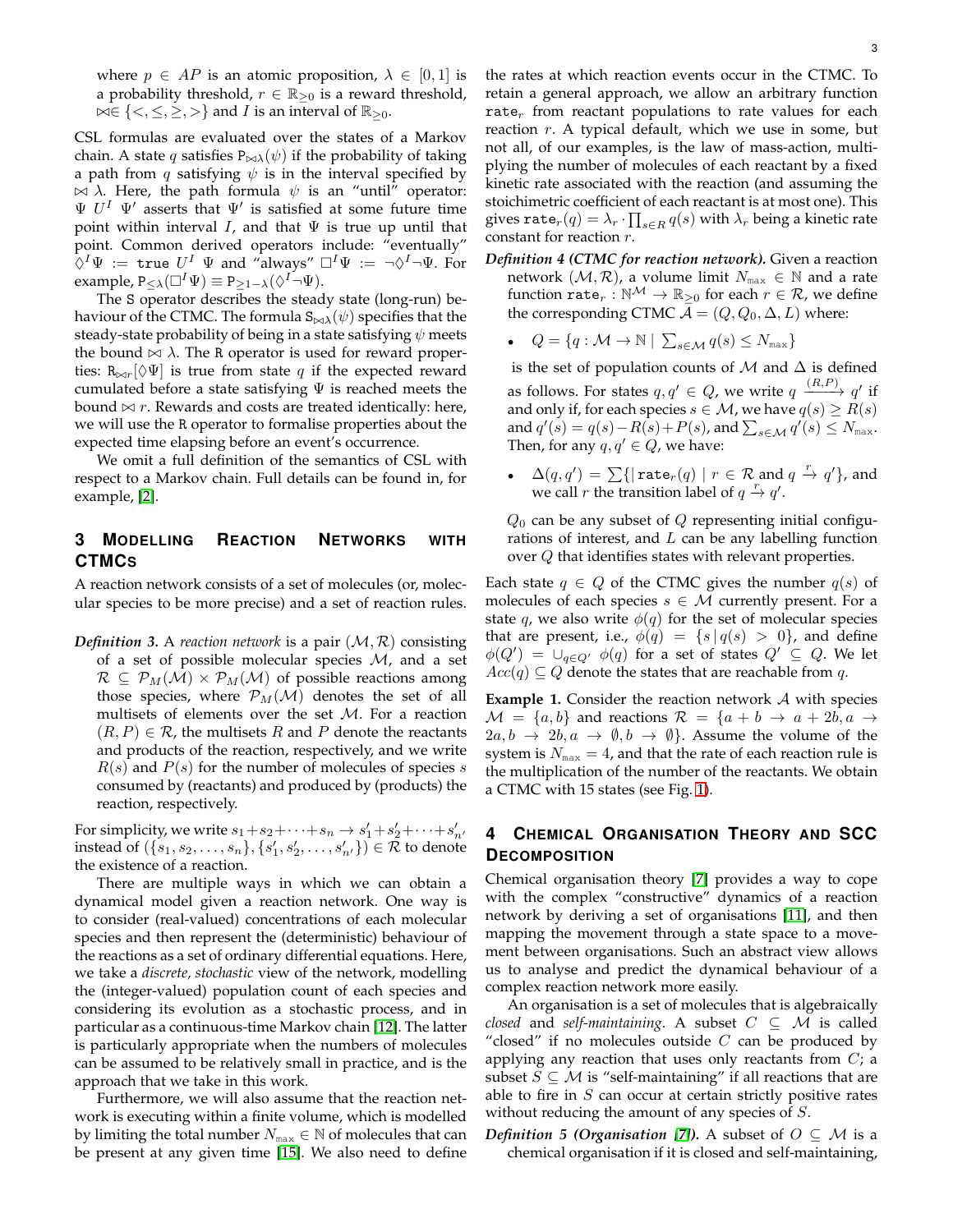<span id="page-3-0"></span>

Fig. 1: State transition graph of the CTMC for Example [1.](#page-2-2) State labels show index and population count, e.g., 11 : 2a2b denotes that there are 2a and 2b in state 11.

that is, if for all  $(R, P) \in \mathcal{R}, R \subseteq O$  implies  $P \subseteq O$  (closure), and there exists a strictly positive flux vector  $v > 0$ such that  $N_O \cdot v \geq 0$  with  $N_O$  being the stoichiometric matrix of the reactions that use only reactants from O (self-maintenance).

As discussed above, we model the dynamics of a reaction network as a Markov chain. A state is defined by a discrete number for each molecular species. With a limited total amount of molecules, both cases of too few and too many molecules can prevent reaction rules being fired. As a consequence, we need to define *discrete organisations*, and the states contributing to generate them. In the following, given a state  $q$ ,  $\mathcal{R}_q$  denotes the reactions firing in any of the reachable states of q.

- *Definition 6 (Discrete organisation and internal generator* [\[15\]](#page-13-12)). Let  $(M, R)$  be a reaction network. A subset of species D ⊆ M is called a *discrete organisation* if there is a state  $q \in Q$  such that: (i)  $\phi(Acc(q)) = D$ (closure); and (ii) there is sequence of transition labels  $(r_1,\ldots,r_k)$  where  $r_i\in\mathcal{R}$  such that  $\cup_{i=1}^k\{r_i\}=\mathcal{R}_q$  and  $q' = (r_k \circ \cdots \circ r_1)(q)$  satisfies  $\forall s \in D : q'(s) \geq q(s)$  (selfmaintenance). Such a state q is called an *internal generator* of the discrete organisation.
- *Definition 7 (Generator).* A state  $q' \in Q$  is called a generator of organisation D iff  $\exists q \in Acc(q')$  such that q is an internal generator of D.

Note that, in general, the organisation  $D$  generated by a state  $q'$  is not unique. However, if  $q$  is an internal generator, there is only one organisation it generates. Unless specifically stated otherwise, we say *organisation* rather than *discrete organisation* in the rest of the paper.

**Example 2.** The discrete organisations for Example [1](#page-2-2) are:  $\{a,b\}, \{a\}, \{b\}, \{\}\$  and the corresponding generators are, respectively (cf. Fig [1\)](#page-3-0):

- $\{6, 7, 8, 10, 11, 13\},\$
- $\{5, 6, 7, 8, 9, 10, 11, 12, 13, 14\},\$
- $\{1, 2, 3, 4, 6, 7, 8, 10, 11, 13\},\$
- $\{0, 1, 2, 3, 4, 5, 6, 7, 8, 9, 10, 11, 12, 13, 14\}.$

In order to analyse the system behaviour and perform an organisation-based quantitative analysis of the reaction network, we study the connections between chemical organisations and the decompositions into strongly connected components (SCCs) of the Markov chain.

*Definition 8 (SCC [\[14\]](#page-13-20)).* A *strongly connected component* (SCC) is a maximal set of states  $T$  such that, for every pair of states  $q, q' \in T$ , there is a path from  $q$  to  $q'$ .

Intuitively, in the Markov chain for a reaction network, SCCs are important for an organisation-based analysis. However, some but not all SCCs correspond to organisations. In the next section, we will describe an algorithm to find organisations based on a decomposition into SCCs and then identifying those self-maintaining a set of species. We first note that *bottom* strongly connected components do relate to organisations.

- *Definition 9 (BSCC).* A bottom strongly connected component (BSCC) is an SCC  $T$  from which no state outside  $T$ is reachable from  $T$ .
- *Proposition 1.* Each BSCC corresponds to a (unique) organisation, which is generated (uniquely) by any state of that BSCC.

However, there are organisations whose internal generators are *not* contained in any BSCC. In order to also include such organisations, we call SCCs that correspond to an organisation *good SCCs*.

*Definition 10 (Good SCC).* An SCC T is called *good* if it contains a cycle of the firing of every "possible" reaction rule, i.e., those whose reactants  $R$  appear in the SCC  $(R \subseteq {\phi(q) \mid q \in T}$ ).

**Example 3.** All SCCs are good in Example [1.](#page-2-2)

Clearly, some generators can contribute to multiple organisations. This makes it more difficult to decompose the Markov into its sets of generators. However, internal generators located in good SCCs contribute uniquely to an organisation.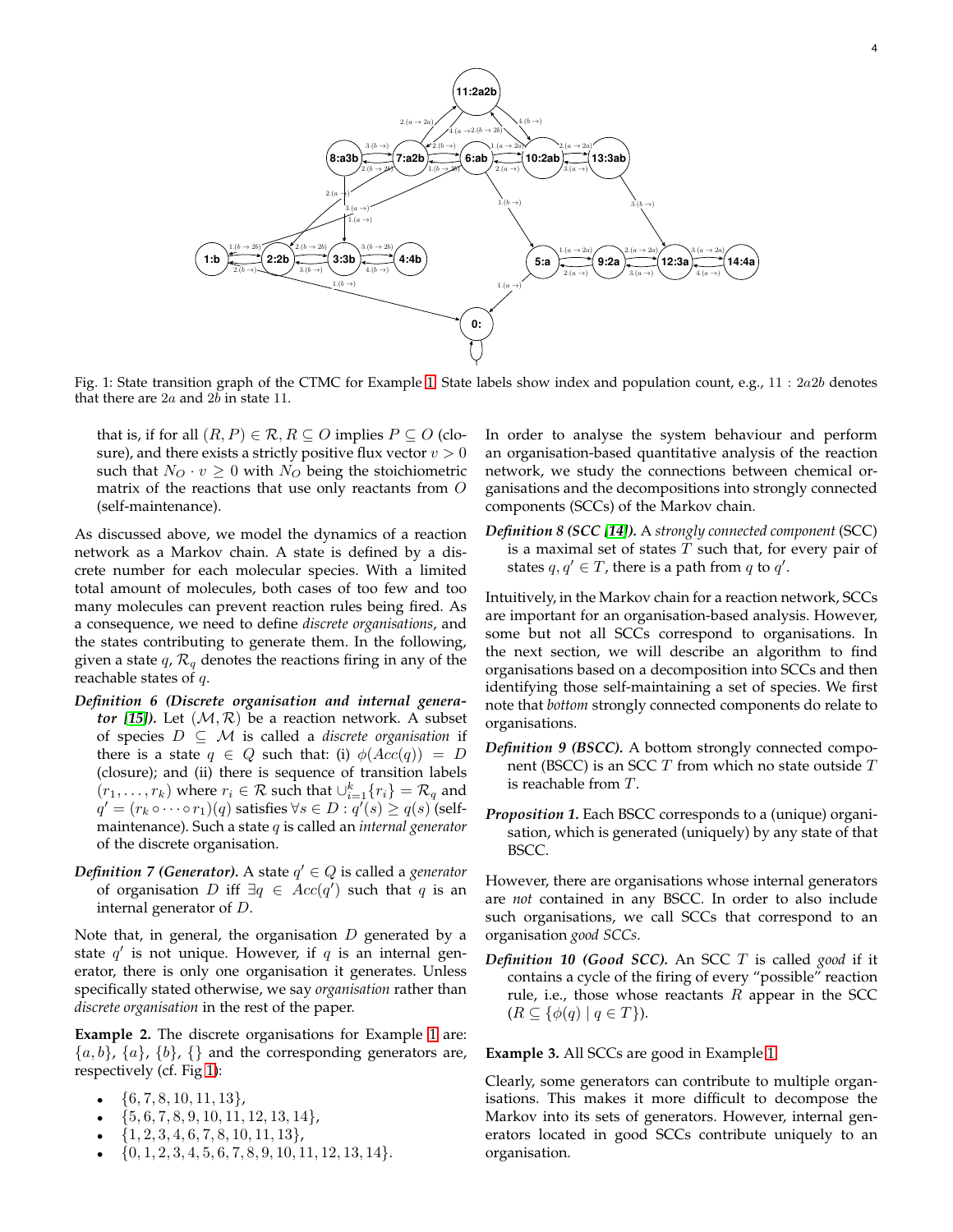- *Proposition 2.* A generator *g* is an internal generator of organisation  $D$  iff it is located in a good SCC  $T$  such that:  $g \in T \; \wedge \; \bigcup_{q \in T} \phi(q) = D.$
- *Proposition 3.* Given a good SCC T, let  $A = \phi(T)$ , if A is closed, then *A* is a discrete organisation, then  $\{q | q \in T\}$ is the set of internal generators of A.

**Example 4.** In Example [1,](#page-2-2) the internal generators of organisations  $\{a, b\}$ ,  $\{a\}$ ,  $\{b\}$  and  $\{\}$  are  $\{6, 7, 8, 10, 11, 13\}$ ,  $\{5, 9, 12, 14\}$ ,  $\{1, 2, 3, 4\}$  and  $\{0\}$ , respectively.

# <span id="page-4-0"></span>**5 ORGANISATION-BASED ANALYSIS OF REAC-TION NETWORKS**

In this section, we propose techniques for quantitative organisation-based analysis of reaction networks. We first introduce an algorithm to find the set of organisations for a specific reaction network. We then use probabilistic model checking to analyse quantitative properties regarding the dynamics of the network with respect to its organisations. Such organisation-based quantitative analyses can be used to construct the structure of organisation-based coarsegrained model, and provide a framework to approximate the complex dynamical behaviours of the original reaction networks in our next step.

## **5.1 Finding Organisations**

Computing the organisations of a reaction network requires an analysis of the strongly-connected components of its Markov chain's underlying transition graph. Since every state in a good SCC is an internal generator of an organisation, we identify good SCCs to find the organisations of the reaction network. Algorithm [1](#page-4-1) presents the procedure for finding organisations of a given reaction network modelled as a CTMC. It is based on the following procedures:

- Tarjan( $A$ ) returns the set of strongly-connected components of the Markov chain A, using Tarjan's SCC algorithm [\[23\]](#page-13-21) on the underlying digraph;
- findGoodSCCs( $SCC$ ) returns the "good" part  $SCC<sub>G</sub>$ of  $A$  in which each possible reaction rule is able to be fired;
- find a set of closed molecules appearing in each  $\mathit{scc} \in$  $SCC<sub>G</sub>$ , and its relevant internal generators i.e., states in scc which generate the organisation.

#### **5.2 Organisation-Based Probabilistic Analysis**

We now illustrate, via several examples, how we derive quantitative organisation-based properties of reaction networks. We implemented the organisation and generator detection process described above in the PRISM model checker, along with a translator that converts descriptions of reaction networks into the PRISM modelling language to allow construction of the corresponding CTMC. Organisationbased properties of the network, such as probabilities (bounds or average) of the movements among organisations, or the expected time to leave or stay at an organisation, are computed using CSL formulae.

<span id="page-4-2"></span>**Example 5.** Consider the reaction network with molecular species  $\mathcal{M} = \{a, b\}$  and reactions rules include:  $\{a + b \rightarrow$ 

**Algorithm 1:** Finding organisations of a reaction network **Data:** CTMC  $\mathcal A$  of reaction network  $(\mathcal M, \mathcal R)$ **Result:**  $\mathcal O$  as a set of organisations,  $\mathcal G : \mathcal O \to \mathcal P(Q)$  as a mapping from organisations to sets of internal generators  $\mathcal{O} = \{\};$  $\mathcal{G} = \{\};$  $\mathsf{SCC} \leftarrow \text{Tarjan}(\mathcal{A});$  $SCC_G \leftarrow$  findGoodSCCs(SCC) ∪ BSCC; **for**  $\mathit{scc} \in \mathsf{SCC}_G$  **do**  $M_q \leftarrow \{ \phi(q) \mid q \in \mathit{scc} \}$ ; **if**  $M_q$  *is closed* **then if**  $M_g \notin \mathcal{O}$  **then**  $\mathcal{O} \leftarrow \mathcal{O} \cup M_q$  /\* add new organisation \*/ ;  $\mathcal{G}(M_q) \leftarrow \{q | q \in scc\}$  /\* add new internal generators \*/ ; **else**  $\mathcal{G}(M_q) \leftarrow \mathcal{G}(M_q) \cup \{q | q \in scc\}$  /\* update generators \*/ ; **end end end return** O*,* G.

<span id="page-4-1"></span> $a, a \rightarrow 2a, b \rightarrow 2b, a \rightarrow \emptyset, b \rightarrow \emptyset$  with stochastic rates:  $\sharp a\!\cdot\!\sharp b$ ,  $\alpha\!\cdot\!\sharp a$ ,  $\beta\!\cdot\!\sharp b$ ,  $(\sharp a)^2$ ,  $(\sharp b)^2$  respectively, where  $\sharp a$  denotes the number of molecules of species  $a$  (note that this example does *not* assume the law of mass action).

The resulting model is described in the PRISM modelling language. It consists of a keyword describing the model type (ctmc), a set of constants, and a single module whose state is represented by a set of finite-ranging variables. Each variable stores the number of each molecular species. The behaviour of the module is specified by a set of *guarded commands* of the form  $\|g \to r : u$ . This command is interpreted as: if the predicate  $q$  is true, then the system is updated by command  $u$ . Command  $u$  comprises one or more statements of the form  $x' = \ldots$  indicating how the value of variable  $x$  is updated. The rate at which this occurs is given by  $r$ , which will be attached to the corresponding transition label in the underlying CTMC.

We show the PRISM language model for the example in Fig. [2.](#page-5-0) The resulting CTMC has 66 states and 201 transitions, and there are 4 SCCs ( $\{a > 0, b > 0\}, \{a > 0, b = 0\}, \{a = 0\}$  $(0, b > 0\}, \{a = b = 0\})$  with 1 BSCC  $(\{a = b = 0\}).$ 

The first property we consider is the probability of moving between organisations. Specifically, the probability of moving from  $O_1$  to  $O_2$  can be specified in CSL as  $P_{=?}[o_1 \ U \ o_2]$ , where  $o_1$  and  $o_2$  are atomic propositions labelling states which represent internal generators of organisations  $O_1$  and  $O_2$ . This refers to the probability of the event where  $O_2$  is reached for the first time after leaving  $O_1$ , and is supported directly by PRISM.

In this example, all SCCs are good and each (good) SCC generates exactly one organisation. To visualise the movement between organisation, we analyse the property above for each pair of organisations and construct the abstract transition graph shown in Fig. [3.](#page-5-1) Blocks are labelled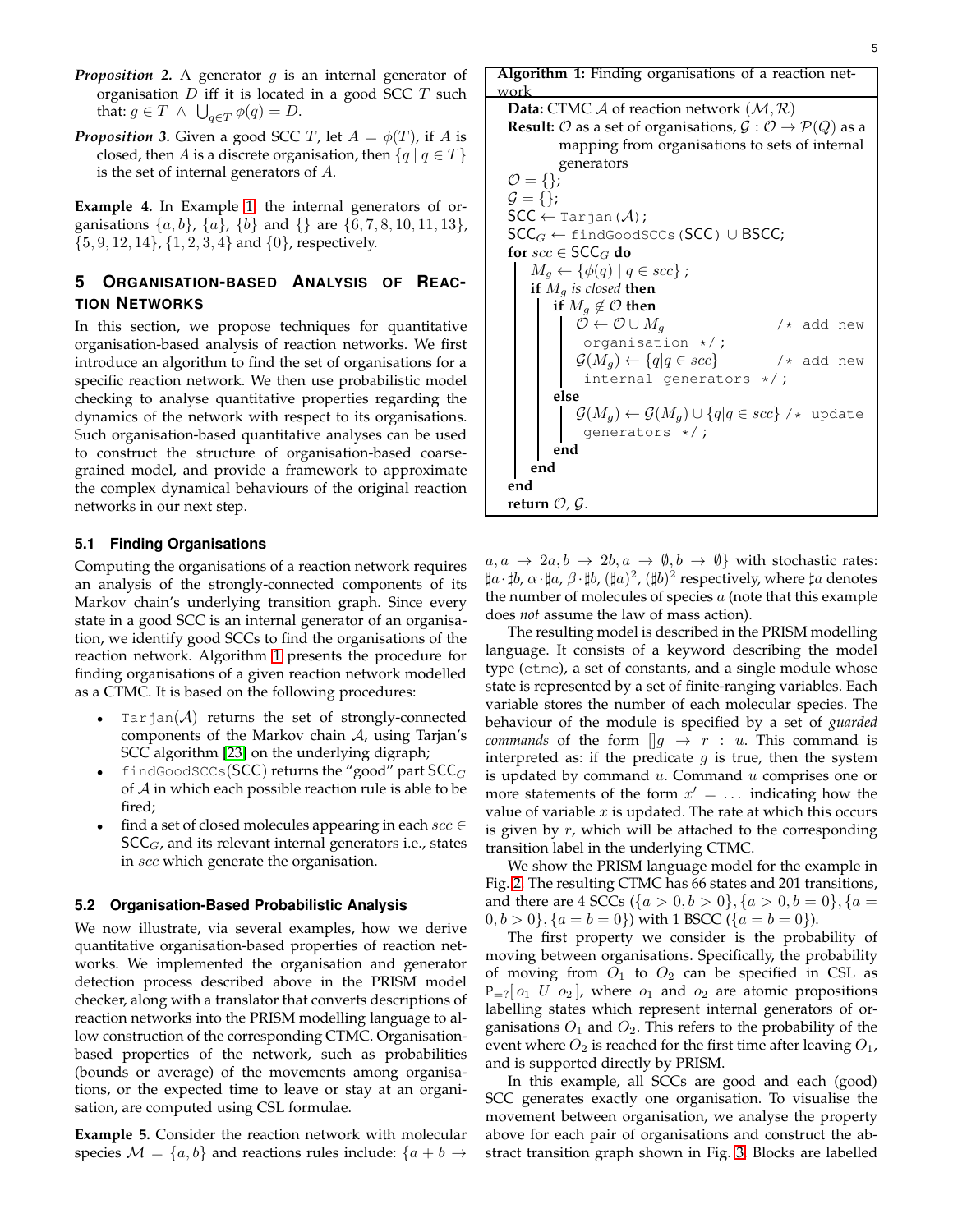```
//translation reaction network to PRISM model
ctmc
const int N_MAX = 10;
const double rA = N_MAX; // rA
const double rB = N_MAX; // rBformula total = a + b:
init total <= N_MAX endinit
module RN
  a : [0..N_MAX]; // range value of specie a
 b : [0..N_MAX]; // range value of specie b
  // r1: a+b -> a
  [r1] (a*b > 0) & (a > 0) & (b > 0) & (total<= N_MAX)\begin{array}{cccc} -\!\!> a \!\star\! b & \!\! : & \!\! (a' \!=\!\! a) & \!\! \& & \!\! (b' \!=\!\! b \!-\! 1) \! \! ; \end{array}// r2: a -> 2a
  [r2] (rA*a > 0) & (a > 0) & (total+1 <= N_MAX)
         \rightarrow rA*a : (a'=a+1) ;
  1/ r3: b -> 2b
  [r3] (rB*b > 0) & (b > 0) & (total+1<= N\_MAX)\Rightarrow rB*b : (b'=b+1) ;
  // r4: a \rightarrow 0[r4] (a*a > 0) & (total <= N_MAX) -> a*a : (a'=a-1);
  1/ r5: b -> 0
  [r5] (a*b > 0) & (total <= N_MAX) -> b*b : (b'=b-1);
endmodule
```
Fig. 2: Example [5](#page-4-2) in the PRISM modelling language

with organisations and, for each possible transition between organisations, we show the range of probabilities (over all states in the source organisation) and the average value (over the same set of states).

We also consider the expected time to leave (the generators of) each organisation. The CSL property to specify this, for some organisation  $O_i$ , is:  $R_{=?}[\diamondsuit \neg o_i]$ , where  $o_i$  is an atomic proposition as above and we use a reward that is accumulated at a rate of 1 per time unit in each state. This means that the property gives the expected time before a state *not* in  $O_i$  is reached for the first time. This value is also shown for each organisation in Fig. [3,](#page-5-1) inside the block for the corresponding organisation.

<span id="page-5-1"></span>

Fig. 3: Organisation movement for Example [5:](#page-4-2) transition probabilities (in bounds and averages of possible values) between generators of organisations, and the expected time to leave them. For instance, the generators of  $[a, \bar{b}]$  are left about every 0.5959 time steps on average, in which it visits generators of [a] with probability 0.956 in average and  $[0.8267, 0.9979]$  in bounds, and visits generators of [b] with probability 0.044 in average and [0.0021, 0.1733] in bounds.

Finally, we consider the effect of making some constructive perturbation to the reaction network, by adding rules to create species with a small rate. Fig. [4](#page-5-2) shows the results rate  $\gamma = 0.01$ . The result shows that, generating a and b with a small rate can cause an upward movement and slightly affect the system's behaviour. The expected time to stay in each organisation decreases since the movement flow becomes slightly faster. This meets our intuition: the upward flow introduced by the constructive perturbation leads to a smoother flow of the system.

<span id="page-5-2"></span>

Fig. 4: Organisation-based transition model of Example [5](#page-4-2) with constructive perturbation.

<span id="page-5-3"></span>**Example 6.** Consider now the reaction network with  $M =$  ${a, b, c, d}$  and  $\mathcal{R} = \{a+b \rightarrow a+2b, a+d \rightarrow a+2d, b+c \rightarrow a+b \}$  $2c, c \rightarrow b, b+d \rightarrow c, b \rightarrow \emptyset, c \rightarrow \emptyset, d \rightarrow \emptyset$  and rates (say  $R_1$ ) as:  $\sharp a * \sharp b$ ,  $\sharp a * \sharp d$ ,  $\sharp b * \sharp c$ ,  $\sharp c$ ,  $\sharp b * \sharp d$ ,  $\sharp b$ ,  $\sharp c$ ,  $\sharp d$  respectively.

Fig. [5](#page-6-1) shows the structure of the CTMC for  $N_{\text{max}} = 5$ . Even for a small volume  $N_{\text{max}} = 5$ , the structure is quite complex: 126 states, 386 transitions, 28 SCCs and 6 BSCCs.

Fig. [6](#page-6-2) illustrates, in the same fashion as above, the transition probabilities between *all* SCCs of the CTMC, and the expected time to leave them. Note that not all SCCs are good SCCs in this example: we highlight good SCCs in colour in Fig. [6.](#page-6-2) For instance, the SCC labelled as  $(99, 105, 0.25)$  is not a good one. There are two states in this SCC: state 99  $(a = 2, b = 0, c = 1, d = 1)$  and state 105  $(a = 2, b = 1, c = 1)$  $1, d = 1$ ). The set of molecules appearing in this node is closed, but reaction rules such as  $c \to \emptyset$  and  $d \to \emptyset$  cannot be fired within the SCC and it is therefore not good. In addition, the SCC labelled as  $(12, 27, 0.25)$  is also not a good one. It contains state 12 ( $a = 0, b = 0, c = 2, d = 1$ ) and state 27  $(a = 0, b = 1, c = 1, d = 1)$ . The set of molecules appeared in this node is closed, but reaction rule  $c \to \emptyset$  is unable to be fired locally, i.e., this decay will only introduce transitions to other SCCs. Similar cases can happen for some of the other reaction rules.

Fig. [7](#page-7-0) presents the transition probabilities between good SCCs only, and the expected time to leave them. Note that multiple good SCCs can contribute to the generation of one organisation. For instance, both good SCCs labelled  $65...$  and  $98...$  contribute to organisation  $\{a, b, c\}$ . Based on this graph, we can build up the transition graph over organisations.

Fig. [8](#page-7-1) presents the transition probabilities between (internal generators of) organisations, and the expected time to leave each of them. It helps us to understand the movement between organisations and can be viewed as an abstract model capturing the behaviour of the reaction network at the level of organisations.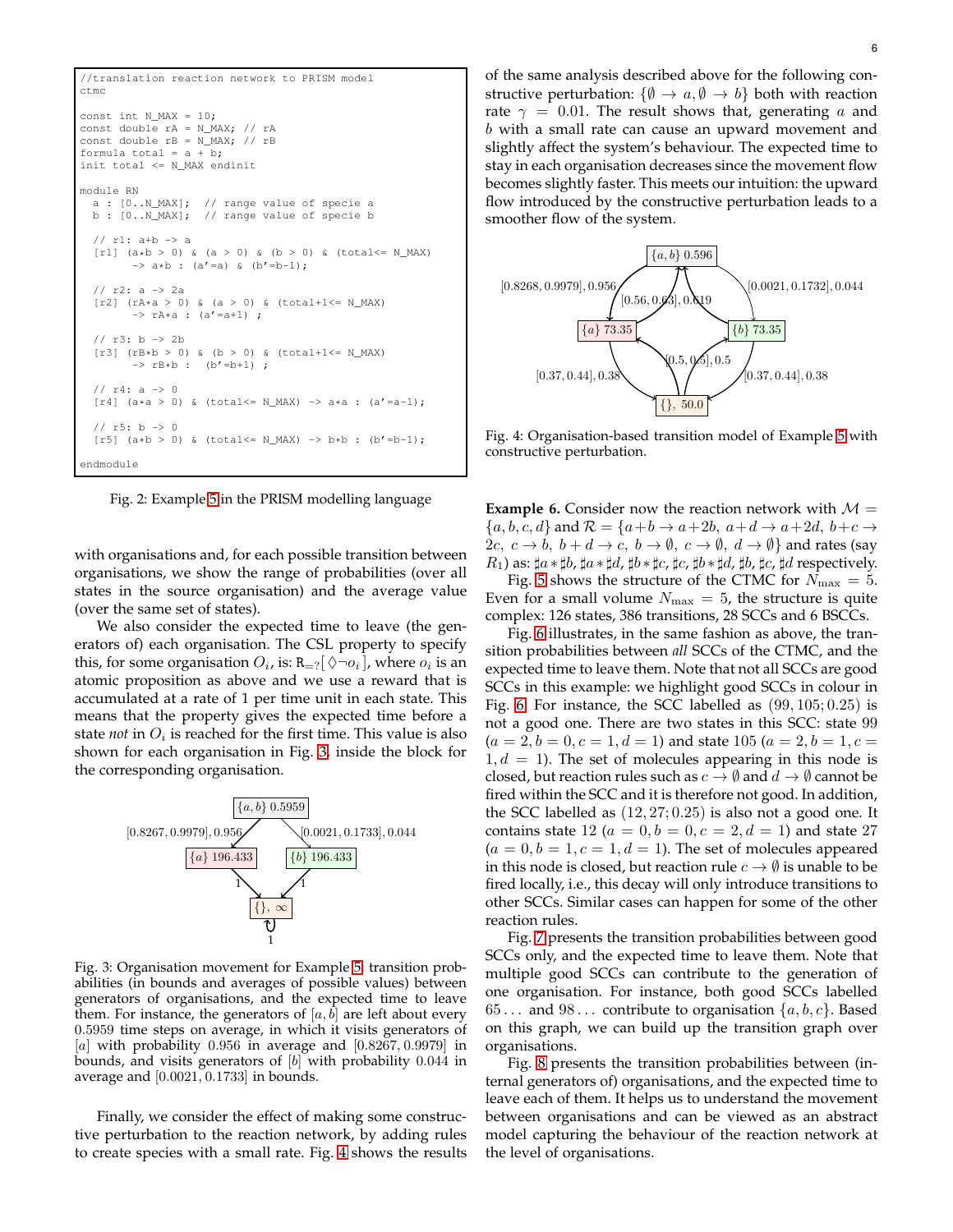<span id="page-6-1"></span>

Fig. 5: CTMC for the reaction network from Example [6,](#page-5-3) with 28 SCCs and 6 BSCCs.

<span id="page-6-2"></span>

Fig. 6: Transition probabilities (bounds and averages) between all SCCs of the CTMC for Example [6](#page-5-3) and the expected times to leave them. Probabilities annotate edges as "[l,  $u$ ],  $a$ " for lower/upper bounds  $l,b$  and average  $a$ ; states are labelled first with a list of the states in the SCC and then with the expected time to leave.

In addition, we also present transition graphs over the lattice of molecules (states in which a set of molecules in the lattice with positive numbers) for a quantitative analysis for organisations from a different point of view, see Fig. [9.](#page-8-1) The transition probabilities are given in bound. Specifically, the probability of movement from  $\{a, b, c\}$  to  $\{a, b\}$  can be specified as:  $P_{=?}[(a > 0 \land b > 0 \land c > 0) U (a > 0 \land b > 0])$  $0 \wedge c = 0$ ]. Note that Fig. [8,](#page-7-1) Fig. [9](#page-8-1) can be used to build a

coarse-grained model from a different perspective.

## <span id="page-6-0"></span>**6 ORGANISATION-ORIENTED INTERVAL MARKOV CHAIN**

The organisation-oriented transition graph generated by the quantitative analysis can be used to build a coarse-grained model (with either interval based or average based probabilistic transitions). Such a coarse-grained model can mimic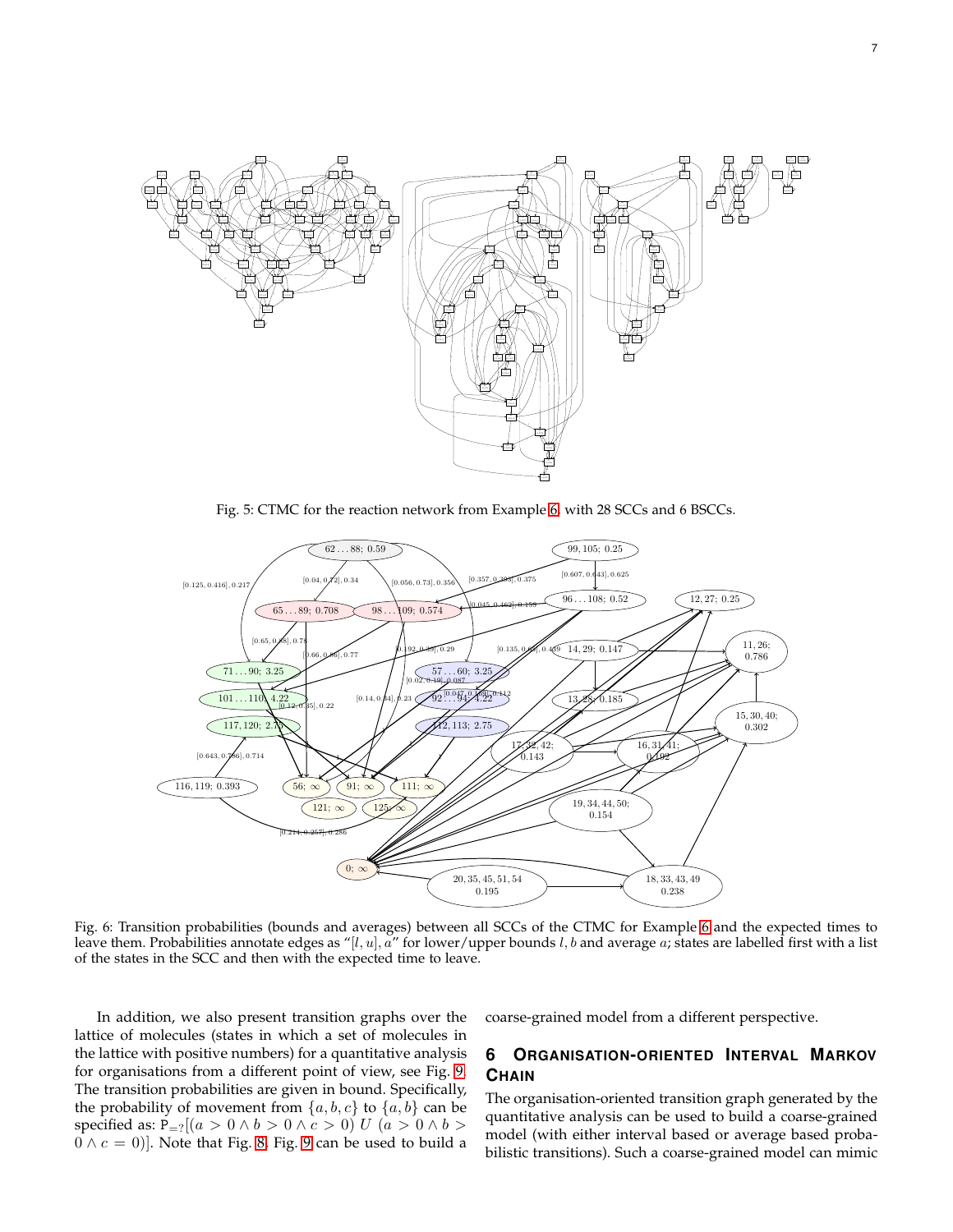<span id="page-7-0"></span>

<span id="page-7-1"></span>Fig. 7: Transition probabilities (bounds and average) between good SCCs for Example [6](#page-5-3) and the expected time to leave them.



Fig. 8: Transition probabilities (bounds and average) between generators of organisations for Example [6](#page-5-3) with  $N_{\text{max}} = 5$  and the expected time to leave them.

the complex reaction behaviours of the reaction network in an abstract way, whose state space and movement structure are much smaller. We can then perform approximation, prediction, and quantitative analysis upon the coarse-grained model in stead of the complex concrete model. This section focuses on formalising the interval-based organisation coarse-grained model. Specifically, our quantitative analysis computes an organisation-oriented interval Markov chain, in which each abstract state is specified by a set of internal generators of an organisation, and the abstract transition provides the information about the uncertainty of the abstract behaviours of the system. Probabilities of moving from one abstract state to another are given by the lower and upper bounds, which provides the under and over approximation of the concrete probabilities.

- *Definition 11 (Organisation-oriented interval Markov chain).* An *organisation-oriented interval Markov chain* is a tuple  $\mathcal{A}_I^\sharp=(Q^\sharp,Q_0^\sharp,\Delta^\sharp,L)$ , where
	- $Q^\sharp$  is a finite set of abstract states, each of which  $q^\sharp \in$

 $Q^\sharp$  is a set of internal generators of an organisation  $o: q^{\sharp} \subseteq \mathcal{G}_I(o);$ 

- $Q_0^{\sharp} \subseteq Q_{\perp}^{\sharp}$  is the set of initial abstract states;
- $\Delta^{\sharp}$  :  $Q^{\sharp} \times Q^{\sharp} \rightarrow [lb, ub]$  is the abstract transition matrix, s.t.  $\Delta^{\sharp}(q^{\sharp}, q^{\sharp\prime}) = [lb, ub]$ , where  $lb$  and  $ub$ are the lower and upper bound of a set of concrete probabilistic transitions:  $\{\Delta(q,q') \mid q \in q^\sharp, q' \in q^{\sharp\prime}\}$ specified in the relevant concrete model  $A$  respectively;
- $L: Q^{\sharp} \to 2^{AP}$  is a labelling function over  $Q^{\sharp}$  that identifies properties of interest.

An *abstract path* is an execution of the organisation-oriented interval Markov chain.

- *Definition 12 (Abstract path).* An *abstract path* ω ♯ is a nonempty sequence of states  $q_0^\sharp q_1^\sharp \ldots$  , where  $q_i^\sharp \, \in \, Q^\sharp$  and  $\forall i. \Delta^{\sharp}(q_i^{\sharp}, \hat{q}_{i+1}^{\sharp}) \subseteq (0, k]$  where  $0 \lt k \leq 1$ . The set of all finite and infinite paths of  ${\cal A}^\sharp_I$  starting in state  $q^\sharp$  are denoted as:  $\texttt{Path}_{\texttt{fin}}^{\mathcal{A}^\sharp(q^\sharp)}$  and  $\texttt{Path}^{\mathcal{A}^\sharp(q^\sharp)}$  respectively.
- *Definition 13 (Probability bounds of abstract paths).* The lower (Prob<sup>−</sup>) and upper bound (Prob<sup>+</sup>) of the probability of a finite abstract path  $\omega_{\mathtt{fin}}^\sharp$  starting from state  $q^\sharp$ are respectively:

$$
\begin{array}{ccc} \text{Prob}^-_{q^\sharp}(\omega^\sharp_{\text{fin}}) & \triangleq & \left\{ \begin{array}{ccc} 1 & & \text{if } n=0 \\ \text{Prob}^-_{q^\sharp}(\omega^\sharp_0,\omega^\sharp_1)\ldots \text{Prob}^-_{q^\sharp}(\omega^\sharp_{n-1},\omega^\sharp_n) & & \text{otherwise} \end{array} \right. \\ \\ \text{Prob}^+_{q^\sharp}(\omega^\sharp_{\text{fin}}) & \triangleq & \left\{ \begin{array}{ccc} 1 & & \text{if } n=0 \\ \text{Prob}^+_{q^\sharp}(\omega^\sharp_0,\omega^\sharp_1)\ldots \text{Prob}^+_{q^\sharp}(\omega^\sharp_{n-1},\omega^\sharp_n) & & \text{otherwise} \end{array} \right. \end{array}
$$

where *n* denotes the length of the abstract path,  $\omega_i^{\sharp}$ denotes the  $i^{th}$  element of  $\omega^{\sharp}$ .

We focus on the reachability properties, for instance, the probability bounds of reaching or moving to an organisation of interests from another.

Definition 14 (Reachability properties). Let  $\mathcal{A}_I^\sharp$  be an organisation-based interval Markov chain. The lower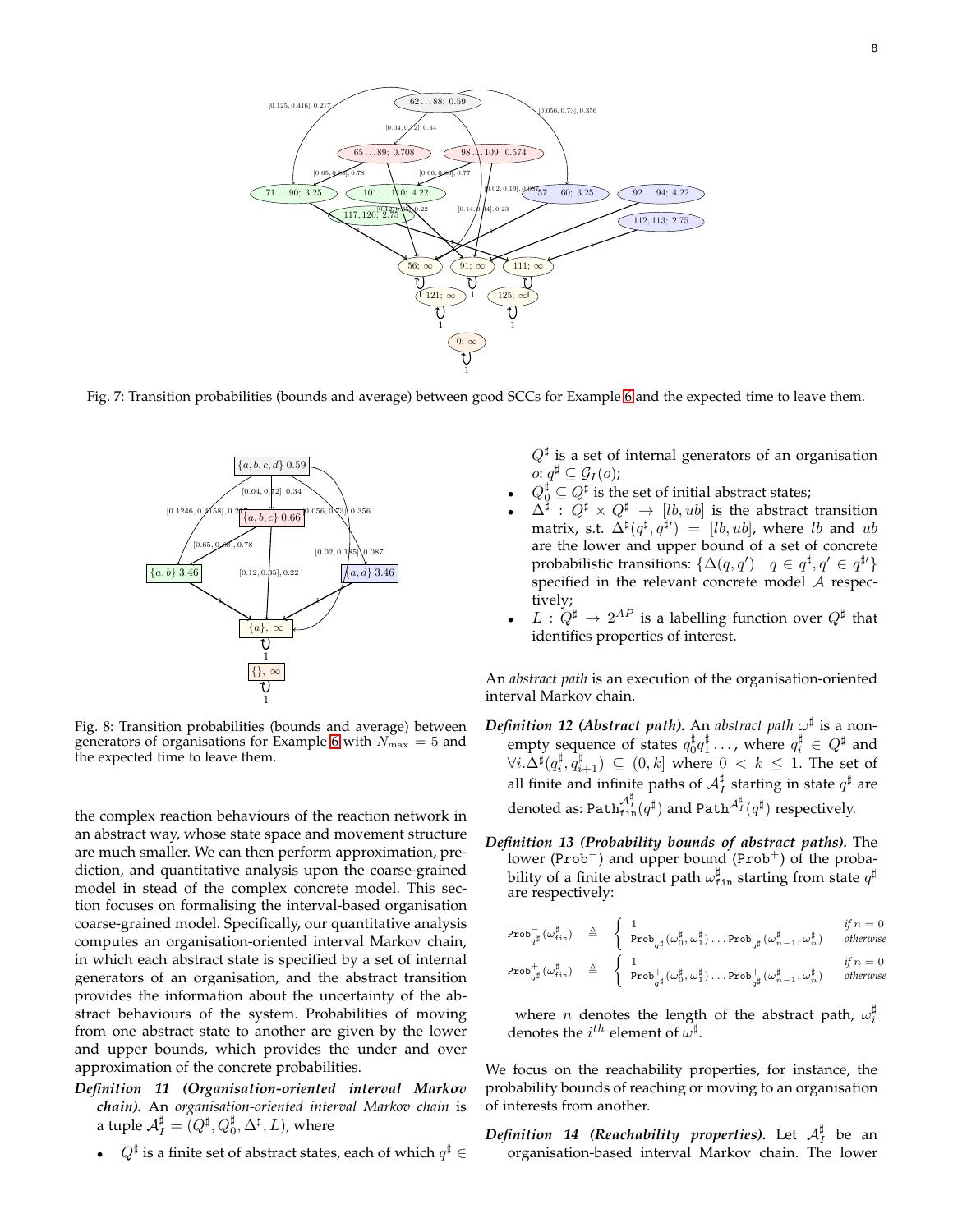<span id="page-8-1"></span>

Fig. 9: Example [6:](#page-5-3) transition probabilities in bounds among the lattice of molecules

and upper bound of the probability of reaching an abstract state  $q^{\sharp}$  from  $q^{\sharp}$  are computed by:

$$
\begin{array}{rcl}\n\text{Reach}_{\mathcal{A}_I^\sharp}^{\mathbb{I}}(q^\sharp, q^{\sharp\prime}) & \triangleq & \min\big(\sum\limits_{\omega^\sharp \in \text{Path}_{\text{fin}}^{\mathcal{A}_I^\sharp}(q^\sharp)} \text{Prob}_{q^\sharp}^{\mathbb{I}}(\omega^\sharp) \mid \\
& & \omega_0^\sharp = q^\sharp \land \exists i \geq 0. \omega_i^\sharp = q^{\sharp\prime}, 1\big) \\
\text{Reach}_{\mathcal{A}_I^\sharp}^{\mathbb{I}}(q^\sharp, q^{\sharp\prime}) & \triangleq & \min\big(\sum\limits_{\omega^\sharp \in \text{Path}_{\text{fin}}^{\mathcal{A}_I^\sharp}(q^\sharp)} \text{Prob}_{q^\sharp}^{\mathbb{I}}(\omega^\sharp) \mid \\
& & \omega_0^\sharp = q^\sharp \land \exists i \geq 0. \omega_i^\sharp = q^{\sharp\prime}, 1\big).\n\end{array}
$$

Our organisation-oriented interval Markov chain should safely approximate the concrete CTMC describing the probabilistic behaviours of the system.

*Theorem 1 (Soundness of the abstract semantics).* Let  $A_I^{\sharp}$  and  $A$  be the coarse-grained model and the relevant concrete model of a reaction network respectively,  $\forall q^\sharp=Q, q^{\sharp\prime}=Q'\in Q^\sharp\subseteq Q$ , we have:

$$
\texttt{Reach}^-_{\mathcal{A}^\sharp_I}(q_1^\sharp, q_2^\sharp) \ \leq \ \texttt{Reach}^-_\mathcal{A}(Q, Q'),
$$

$$
\texttt{Reach}^+_{\mathcal{A}_I^\sharp}(q_1^\sharp, q_2^\sharp) ~\geq~ \texttt{Reach}^+_{\mathcal{A}}(Q, Q').
$$

*Proof:* Let  $\omega^{\sharp}$  denote an abstract path starting from  $q^{\sharp}$  and reaching  $q^{\sharp \prime}$ . For any  $\omega^{\sharp} \in \texttt{Path}_{\mathcal{A}^{\sharp}_{I}}(q^{\sharp}, q^{\sharp \prime})$ , such as  $\omega_0^{\sharp} = q^{\sharp}$ ,  $\omega_{|\omega^{\sharp}|}^{\sharp} = q^{\sharp}$ , assume  $|\omega^{\sharp}| = n \in \mathbb{N}$ , and let  $\omega \in$ Path $_{\mathcal{A}}(q,q')$  denote a concrete path starting from a state in  $Q$  and reaching a state  $Q'$ , we have:

$$
\begin{array}{lll} \text{Reach}^-(q^\sharp,q^{\sharp\prime})=\sum\limits_{\omega^\sharp}\text{Prob}_{q^\sharp}^-(\omega^\sharp)\\&=&\sum\limits_{\omega^\sharp}\left(\text{Prob}^-(\omega_0^\sharp,\omega_1^\sharp)\times\cdots\times\text{Prob}^-(\omega_{n-1}^\sharp,\omega_n^\sharp)\right)\\&=&\sum\limits_{\omega^\sharp}\left(\prod\limits_{i=0}^{n-1}\inf\{\text{Prob}(q_i,q_{i+1})|q_i\in\omega_i^\sharp,q_{i+1}\in\omega_{i+1}^\sharp\}\right)\\&\leq&\sum\limits_{\omega^\sharp}\inf\{\text{Prob}(q_0,q_n)|q_0\in\omega_0^\sharp,q_n\in\omega_n^\sharp\}\\&=&\sum\limits_{\omega}\inf\{\text{Prob}(\omega_0,\omega_n)|\omega_0\in Q,\omega_n\in Q'\}\\&=&\text{Reach}^-(Q,Q').\end{array}
$$

Similarly, we have Reach $^+(q^\sharp,q^{\sharp\prime})\geq$  Reach $^+(Q,Q').$  $\Box$ 

**Example 7.** Consider again the reaction network described in Example [6:](#page-5-3)

- by applying the coarse-grained model shown in Fig. [8,](#page-7-1) we can calculate the probability of movement from  $q_{\ell}^{\sharp}$  $^{\sharp}_{\{a,b,c,d\}}$  to  $q^{\sharp}_{\{}$  $\{a,b\}$  is: [0.1506, 1]; the probability of movement from  $q_f^{\sharp}$  $\sharp_{\{a,b,c,d\}} \text{ to } q^\sharp_{\{a,b,c,d\}}$  $\begin{array}{c} \frac{\mathfrak{g}}{\{a\}} \text{ is: } [0.2314,1]; \end{array}$
- by applying the concrete model shown in Fig. [5,](#page-6-1) we obtain the probability of movement from  $Q_{\{a,b,c,d\}}$ to  $Q_{\{a,b\}}$  is: [0.1776, 0.8268]; the probability of movement from  $Q_{\{a,b,c,d\}}$  to  $Q_{\{a\}}$  is: [1, 1].

Note that our interval coarse-grained model safely approximates the concrete one, but may suffer from over-estimation.

## <span id="page-8-0"></span>**7 PREDICTING SYSTEM BEHAVIOUR OVER TIME**

This section presents an application of our organisationoriented coarse grained model. We address the following problem: given a reaction network and a fixed number of the maximum population of the system, construct the averagebased organisation coarse-grained model  $\bar{A}^{\sharp}$  (focus on the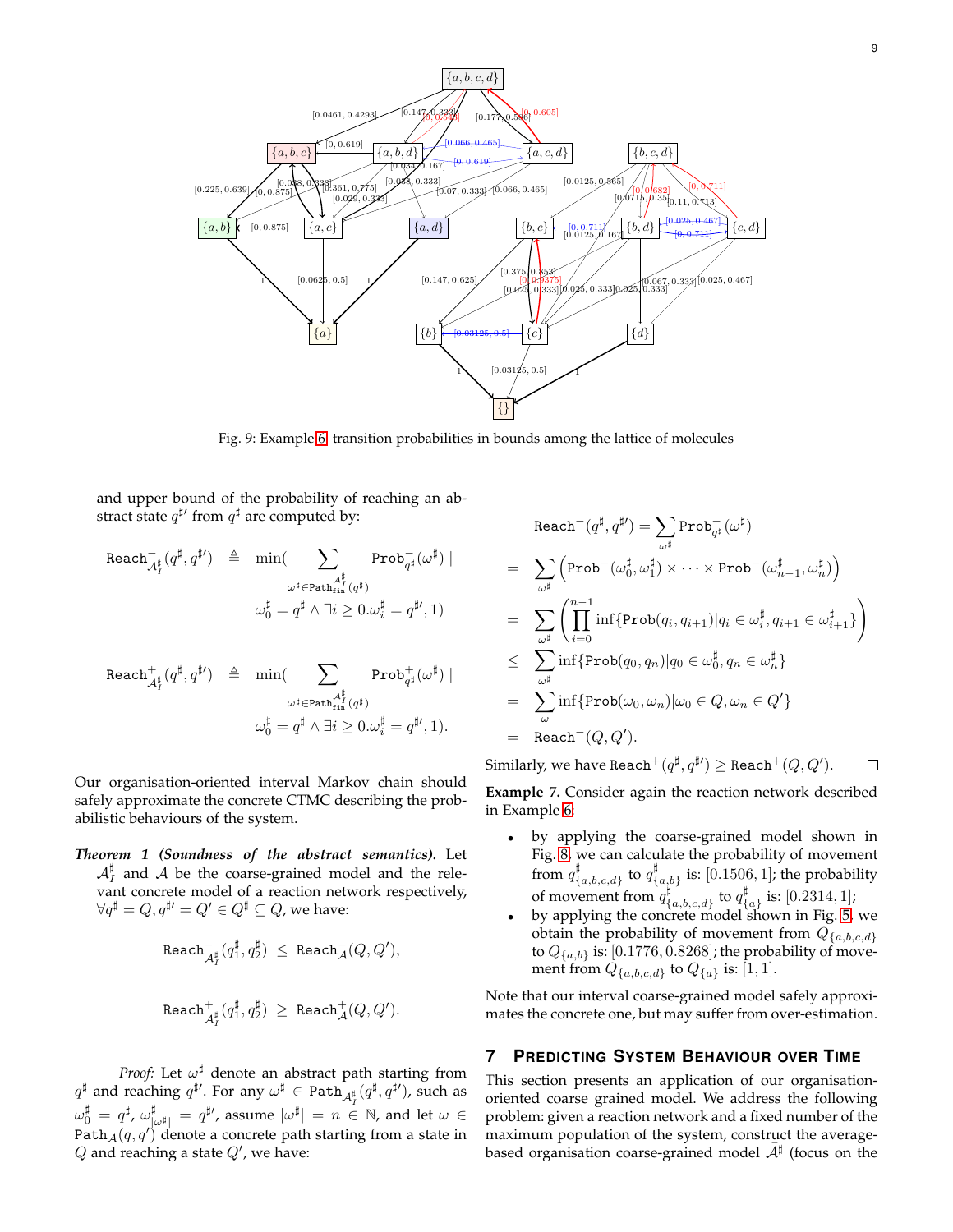<span id="page-9-0"></span>average transition probabilities between abstract states for simplicity and intuition, this can be replaced by intervalbased transitions directly), can we predict the behaviour of the system at any future time using  $\mathcal{A}^{\sharp}$ ? Fig. [10](#page-9-0) captures the



Fig. 10: Coarse graining and time evolution

idea of using an organisation-based coarse grained model to approximate the concrete one. In the concrete world,  $A_t$  denotes the concrete model at time  $t$ ,  $f$  denotes the dynamical transition function over  $A_t$ , and  $A_{t+\Delta t}$  denotes the concrete model after  $\Delta t$  time units;  $g_0$  denotes the organisation based coarse graining function, which maps the concrete model  $\mathcal{A}_t$ \_(c.f.  $\mathcal{A}_{t+\Delta t}$ ) to the average coarse-grained model  $\bar{\mathcal{A}}_t^{\sharp}$  (c.f.  $\mathcal{A}_{t+\Delta t}^{\sharp}$ ;  $f^{\sharp}$  denotes the coarse-graining dynamical transition function on  $\bar{A}_t^{\sharp}$ .

## **7.1 Time evolution of the reaction networks via master equations**

We apply the traditional "master equation" approach to calculate the stochastic time evolution of the reaction network. We briefly review the main features of the master equation formalism for our purpose of calculating the prediction of a reaction network at any future time. The probability function  $P(X_1, X_2, \ldots, X_n; t)$  defines the probability of a number  $X_i$  of molecules of species  $S_i$  for  $i \in \{1, \ldots, n\}$ at time t. This function thus describes the "stochastic state" of the system at time  $t$ . The master equation is the time-evolution equation for the function  $P(t)$ . Function  $P(X_1, \ldots, X_n; t + dt)$  can be viewed as the sum of the probabilities of different ways that the system can reach the state  $X_1, \ldots, X_n$  at time  $t + dt$ :

$$
P(X_1, \ldots, X_n; t + dt) \tag{1}
$$

$$
= P(X_1, ..., X_n; t)(1 - \sum_{i=1}^m \alpha_i dt) + \sum_{j=1}^n \beta_j dt, \quad (2)
$$

where the quantity  $\beta_j dt$  denotes the probability that the system is entering the state  $(X_1, \ldots, X_n)$  at time  $t + dt$ , and the quantity  $\alpha_i dt$  denotes the probability that is leaving  $(X_1, \ldots, X_n)$  at time t. Without introducing any confusion, we use  $P(t)$  as an abbreviation of  $P(X_1, \ldots, X_n; t)$ . Consider a coarse-grained model  $\bar{\mathcal{A}}^{\sharp}$ , and any abstract state  $q_i^{\sharp}$ . Letting  $\alpha_i$  denote the average rate of leaving state  $q_i^{\sharp}$ , i.e.,  $\frac{dP_i(t)}{dt} = -\alpha P_i(t)$ , and  $E_i$  denote the expected time to leave state  $q_i^{\sharp}$ , we have:

$$
E_i = \int_0^\infty P_i(t)dt = \int_0^\infty e^{-\alpha_i t}dt = \frac{1}{\alpha_i},
$$

i.e.,  $\alpha_i = \frac{1}{E_i}$  is the rate of leaving  $q_i^{\sharp}$ . In addition, for any  $j\neq i$  and  $\Delta^\sharp(q_j^\sharp, q_i^\sharp)>0$ , similarly,  $\beta_j=\frac{1}{E_j}$  is the rate of coming to  $q_i^{\sharp}$  from  $q_j^{\sharp}$ . Therefore, for all  $i \in \{1, \ldots, n\}$ :

$$
\frac{dP_i(t)}{dt} = -\frac{1}{E_i}P_i(t) + \sum_{j=0, j\neq i, \Delta^{\sharp}(q_j^{\sharp}, q_i^{\sharp})>0}^{n} \frac{1}{E_j}P_j(t).
$$

Sometimes, we use  $P_{\{o|o \in O_i\}}$  to denote  $P_i$  for readability. We therefore build a set of equations for all  $i$ . By solving the set of equations, we can obtain the distributions of the system at any future time.

**Example 8.** Consider again Example [6.](#page-5-3)  $\mathcal{M} = \{a, b, c, d\}$ ,  $\mathcal{R} = \{a+b \rightarrow a+2b, a+d \rightarrow a+2d, b+c \rightarrow 2c, c \rightarrow$  $b, b + d \rightarrow c, b \rightarrow \emptyset, c \rightarrow \emptyset, d \rightarrow \emptyset\}$ . From the coarse-grained model shown in Fig. [8](#page-7-1) ( $N_{\text{max}} = 5$ ), we construct the master equations as follows:

$$
\frac{dP_{\{a,b,c,d\}}(t)}{dt} = -\frac{1}{0.59}P_{\{a,b,c,d\}}(t)
$$
\n
$$
= -\frac{1}{0.66}P_{\{a,b,c\}}(t) + 0.34 * \frac{1}{0.59}P_{\{a,b,c,d\}}(t)
$$
\n
$$
\frac{dP_{\{a,b\}}(t)}{dt} = -\frac{1}{3.46}P_{\{a,b\}}(t) + 0.217 * \frac{1}{0.59}P_{\{a,b,c,d\}}(t)
$$
\n
$$
+0.78 * \frac{1}{0.66}P_{\{a,b\}}(t)
$$
\n
$$
\frac{dP_{\{a,d\}}(t)}{dt} = -\frac{1}{3.46}P_{\{a,d\}}(t) + 0.356 * \frac{1}{0.59}P_{\{a,b,c,d\}}(t)
$$
\n
$$
= -\frac{1}{3.46}P_{\{a,d\}}(t) + 0.356 * \frac{1}{0.59}P_{\{a,b,c,d\}}(t)
$$
\n
$$
\frac{dP_{\{a\}}(t)}{dt} = \frac{0.087}{0.59}P_{\{a,b,c,d\}}(t) + \frac{0.22}{3.46}P_{\{a,b,c\}}(t)
$$
\n
$$
+ \frac{1}{3.46}P_{\{a,b\}}(t) + \frac{1}{3.46}P_{\{a,d\}}(t)
$$

We solve the above equations and show in Fig. [11](#page-10-1) a comparison between the time evolution of the reaction network via master equation simulation on (a) the organisationbased average coarse-grained model (see Fig. [8\)](#page-7-1); and (b) the original concrete model (see Fig. [5\)](#page-6-1). The former (6 states) takes less than a second, whereas the latter (126 states) takes approximately 1.5 minutes.

Similarly, Fig. [12](#page-10-2) and [13](#page-10-3) present experimental results for the case of  $N_{max} = 10$  with different reaction rates. The relevant master equations are:

$$
\begin{cases}\n\frac{dP_{\{a,b,c,d\}}(t)}{dt} = -\frac{1}{0.99}P_{\{a,b,c,d\}}(t) \\
\frac{dP_{\{a,b,c\}}(t)}{dt} = -\frac{1}{1.47}P_{\{a,b,c\}}(t) + \frac{0.4936}{0.09}P_{\{a,b,c,d\}}(t) \\
\frac{dP_{\{a,b\}}(t)}{dt} = -\frac{1}{125.73}P_{\{a,b\}}(t) + \\
0.071 * \frac{0.99}{0.99}P_{\{a,b,c,d\}}(t) + \\
0.816 * \frac{1.47}{1.47}P_{\{a,b,c\}}(t) \\
\frac{dP_{\{a,d\}}(t)}{dt} = -\frac{1}{125.73}P_{\{a,d\}}(t) + \frac{0.409}{0.99}P_{\{a,b,c,d\}}(t) \\
\frac{dP_{\{a\}}(t)}{dt} = \frac{0.0264}{1.25.73}P_{\{a,b,c,d\}}(t) + \frac{0.184}{1.47}P_{\{a,b,c\}}(t) + \\
\frac{1}{125.73}P_{\{a,b\}}(t) + \frac{1}{125.73}P_{\{a,d\}}(t)\n\end{cases}
$$

and  $\sqrt{ }$ 

 $\begin{array}{c} \hline \end{array}$ 

 $\begin{array}{c} \begin{array}{c} \begin{array}{c} \begin{array}{c} \end{array} \\ \end{array} \end{array} \end{array}$ 

 $\sqrt{ }$ 

 $\begin{array}{c} \hline \end{array}$ 

 $\begin{array}{c} \n\end{array}$ 

$$
\frac{dP_{\{a,b,c,d\}}(t)}{dt} = -\frac{1}{0.6726} P_{\{a,b,c,d\}}(t)
$$
\n
$$
= -\frac{1}{0.633752} P_{\{a,b,c\}}(t) +
$$
\n
$$
0.4865 * \frac{1}{0.6726} P_{\{a,b,c,d\}}(t)
$$
\n
$$
\frac{dP_{\{a,b\}}(t)}{dt} = -\frac{1}{111} P_{\{a,b\}}(t) + \frac{0.1523}{0.6726} P_{\{a,b,c,d\}}(t) +
$$
\n
$$
\frac{dP_{\{a,b\}}(t)}{dt} = -\frac{1}{4.11} P_{\{a,b\}}(t) + \frac{0.1523}{0.6726} P_{\{a,b,c,d\}}(t) +
$$
\n
$$
\frac{dP_{\{a,d\}}(t)}{dt} = -\frac{1}{4.11} P_{\{a,d\}}(t) +
$$
\n
$$
0.2995 * \frac{1}{0.6726} P_{\{a,b,c,d\}}(t) + 0.1531 * \frac{1}{0.633752} P_{\{a,b,c\}}(t) + 0.1531 * \frac{1}{0.633752} P_{\{a,b,c\}}(t) + \frac{1}{4.11} P_{\{a,b\}}(t) + \frac{1}{4.11} P_{\{a,b\}}(t)
$$

for rates  $R_1$ :  $\sharp a * \sharp b$ ,  $\sharp b * \sharp c$ ,  $\sharp c * \sharp d$ ,  $\sharp b * \sharp b$ ,  $\sharp c * \sharp d$  and  $R_2$ :  $\sharp a * \sharp b$ ,  $\sharp b * \sharp c$ ,  $\sharp c * \sharp c$ ,  $\sharp b * \sharp d$ ,  $\sharp b * \sharp b$ ,  $\sharp c * \sharp c$ ,  $\sharp d * \sharp d$  respectively.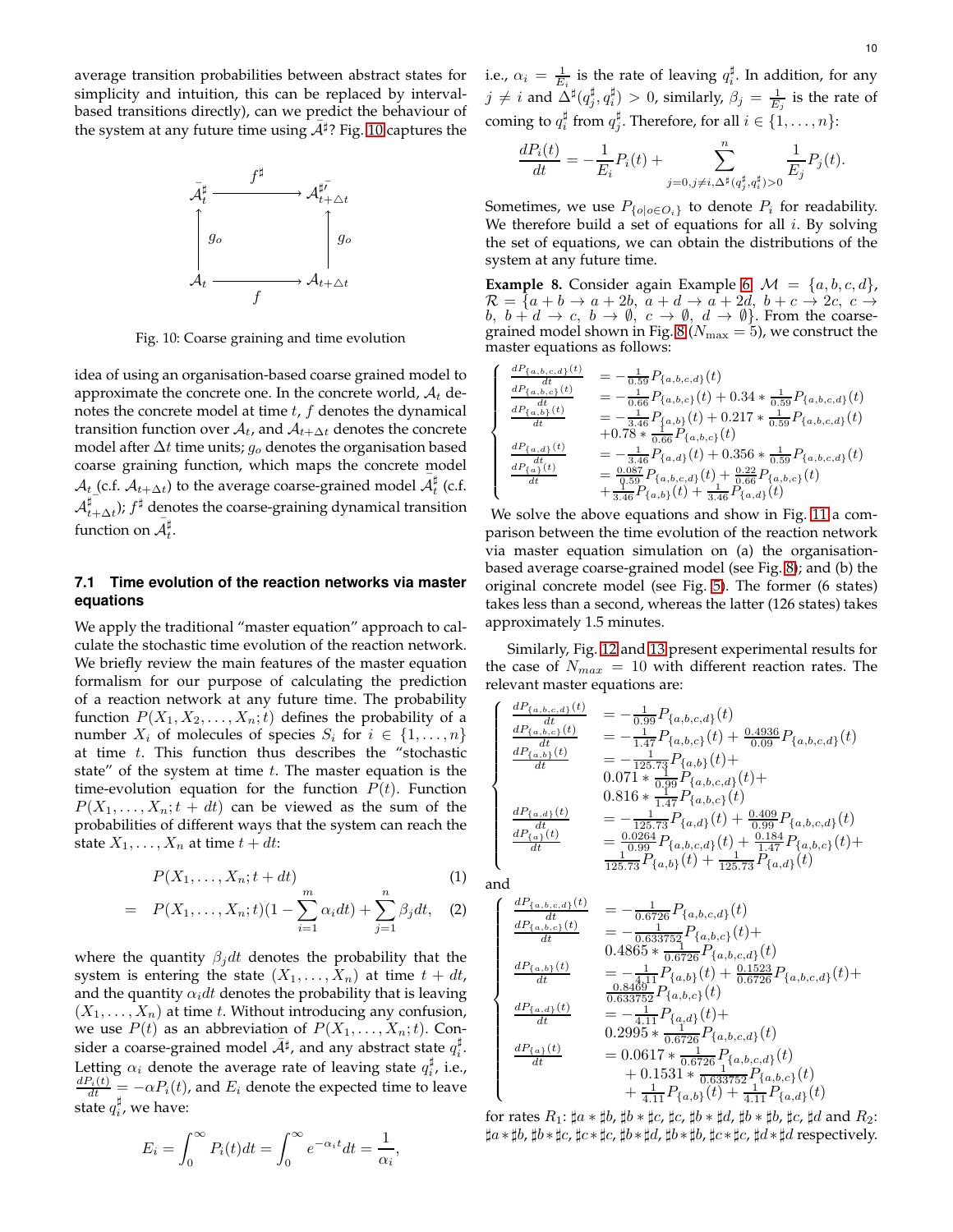<span id="page-10-1"></span>

Fig. 11: Organisation dynamics predication via the average coarse-grained model (a) and the concrete model (b) of Exam-ple [6,](#page-5-3) for  $N_{max} = 5$ .

<span id="page-10-2"></span>

Fig. 12: Organisation dynamics predication via master equation simulation over the average coarse-grained model (a) and the concrete analysis over the original model(b) of Example [6,](#page-5-3) with  $N_{\text{max}} = 10$  and rates  $R_1$  for each reaction rule respectively.

<span id="page-10-3"></span>

Fig. 13: Organisation dynamics predication via master equation simulation over the average coarse-grained model (a) and the concrete analysis over the original model (b) of Example [6,](#page-5-3) with  $N_{\text{max}} = 10$  and rates  $R_2$  for each reaction rule respectively.

Note that the prediction by applying the abstract model produces a similar pattern of the concrete behaviour over time for this case. The precision of the results varies regarding to different models and rates of reaction rules, however the basic pattern of behaviours can be captured but the time and space spent is much smaller.

## <span id="page-10-0"></span>**8 REFINING THE COARSE GRAINING**

Our organisation-based coarse-grained model helps us to scale the complex model but may lose some precision for analysis and prediction of its time evolution (see the comparison presented in Fig. [12\)](#page-10-2). To address this concern, in this section, we propose a method to refine our coarse-grained model for the purpose of improving the precision of the analysis and the prediction. The idea is that we split each abstract state with respect to the time to reach a stable state from it, since the speed to reach a stable state also heavily affects the behaviours of the reaction network system in the long term. Note that a bottom abstract state is an abstract state of the coarse-grained model without outgoing abstract transitions, which is stable and will stay there forever. A bottom abstract state is essentially a set of bottom SCCs regarding to the internal generators of an organisation, which is called "bottom SCC class".

*Definition 15 (Bottom SCC class).* An organisation-based abstract state  $q^\sharp$  is called a bottom SCC class if it consists of a set of bottom SCCs.

We propose an algorithm to refine the organisationbased coarse-grained model. Specifically, we make a *parti-*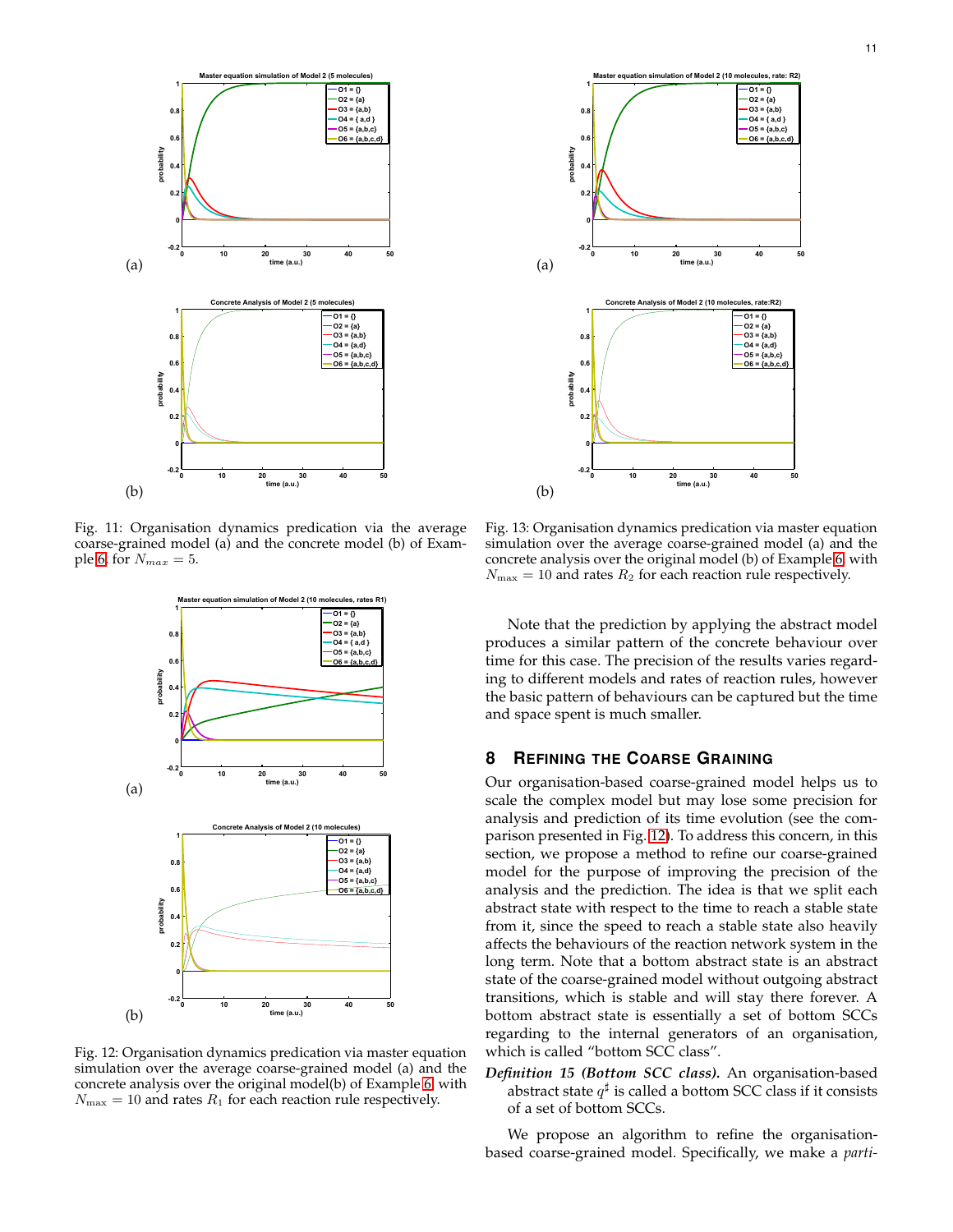*tion* over the abstract state into a pair, one of which reaches a bottom SCC class *quickly* while the other reaches it *slowly*. Thus each abstract state is split into  $2^n$  states if there is a path to reach  $n$  bottom SCC class. Specifically, we use the k-means  $(K = 2)$  refinement techniques to make the partitions.

We briefly review the basic concept of k-means clustering [\[20\]](#page-13-22) here for our purpose of refining the abstract states. Given a set of observations  $(x_1, x_2, \ldots, x_n)$ , each of which is a d-dimensional real vector, k-means clustering proposes to partition the *n* observations into  $k(\leq n)$  sets  $S = \{S_1, S_2, \ldots, S_k\}$  such that the sum of distance functions of each point in the cluster to the K center is minimised, i.e., it aims to find:  $\argmin_{\mathbf{S}} \sum_{i=1}^{k} \sum_{\mathbf{x} \in S_i} ||\mathbf{x} - \boldsymbol{\mu}_i||^2$ , where  $\mu_i$  is the mean of points in  $S_i$ . The basic procedure of the standard k-means algorithm [\[19\]](#page-13-23) alternatively proceeds between two steps until the assignments in the first step no longer change: i) assign each observation to the cluster whose mean produces the least squared Euclidean distance; and ii) calculate the new means to be the centroids of the observations in the new clusters.

In our scenario, for all concrete states in an abstract state  $q^\sharp~\in~Q^\sharp$ , we calculate the expected time to reach a bottom SCC class, say  $q_B^{\sharp}$ , and get a set of observations  $S = \{t_1, t_2, \ldots, t_n\}$ . k-means clustering partitions the set of observations S into  $K = 2$  sets:  $S = \{S_1, S_2\}$ , such that the sum of distance functions of each point in the cluster to the  $K$  center is minimised. The algorithm is formalised in Algorithm [3](#page-12-0) and [2.](#page-11-1) The basic procedure is that, for any bottom SCC class  $q_B^{\sharp}$ , we partition each abstract state into a pair of states if it can reach  $q_B^{\sharp}$  within a finite time, otherwise keep it unchanged. We then make predictions with time evolution via our refined model  $\mathcal{A}_P^\sharp$  to see how the precision of the analysis and prediction is improved through our running example.

**Example 9.** Consider again the reaction network studied in Example [6:](#page-5-3)  $\mathcal{M} = \{a, b, c, d\}$ ,  $\mathcal{R} = \{a+b\rightarrow a+2b, a+d\rightarrow a\}$  $a+2d, b+c \rightarrow 2c, c \rightarrow b, b+d \rightarrow c, b \rightarrow \emptyset, c \rightarrow \emptyset, d \rightarrow \emptyset$ . For  $N_{\text{max}} = 10$ , the refined model is presented in Fig. [14](#page-11-2) (the coarser model, but for  $N = 5$  was shown previously in Fig. [8\)](#page-7-1). To perform a prediction using our refined

<span id="page-11-2"></span>

Fig. 14: Example [6:](#page-5-3)  $N_{\text{max}} = 10$ , refined coarse-grained model

model, we construct the master equations as follows:

**Algorithm 2:** Partitioning the abstract states: partitionAbsState **Data:**  $q^{\sharp}, q^{\sharp}_B \in Q^{\sharp}$ **Result:** Refined abstract states pair  $(q_{P_1}^{\sharp}, q_{P_2}^{\sharp})$  $Res T \leftarrow \textsf{computeTimeToReach}\ (q^\sharp \rightarrow q_B^\sharp);$ **if** ResT *is either* infinite *or* 0 **then**  $/*$  if the result is infinite or  $0,$ keep the abstract state \*/  $q_{P_1}^\sharp \leftarrow q^\sharp$  ; **end else** /\* otherwise partition  $q^{\sharp}$  into two part via KMeans clustering, two clusters are created:  $ResT_1$  and  $ResT_2$ \*/  $ResT_1, ResT_2 \leftarrow$  KMeansCluster  $(ResT, 2)$ ; **for** each concrete state  $q \in q^{\sharp}$  **do if**  $ResT(q \rightarrow q_{B}^{\sharp})$  is closer to  $ResT_{1}$  **then** /\* if the time to reach  $q_B^{\sharp}$  from  $q_i$  is closer to  $ResT_1$ , add  $q$  to  $q_{P_1}^{\sharp}$  \*/  $q_{P_1}^\sharp$ .add $(q)$ ; **end else** /\* otherwise add  $q$  to  $q_{P_2}^\sharp$  \*/  $q_{P_2}^\sharp$ .add $(q)$ ; **end end end** return  $(q_{P_1}^\sharp,q_{P_2}^\sharp).$ 

<span id="page-11-1"></span>
$$
\begin{cases}\n\frac{dP_{\{a,b,c,d\}_1}(t)}{dt} = -\frac{1}{1.0292} P_{\{a,b,c,d\}_1}(t) \\
\frac{dP_{\{a,b,c\}_1}(t)}{dt} = -\frac{1}{0.9064} P_{\{a,b,c,d\}_2}(t) \\
\frac{dP_{\{a,b,c\}_2}(t)}{dt} = -\frac{1}{1.494} P_{\{a,b,c\}_1}(t) + \frac{0.4706}{1.0292} P_{\{a,b,c,d\}_1}(t) \\
\frac{dP_{\{a,b\}_1}(t)}{dt} = -\frac{1}{1.411} P_{\{a,b,c\}_2}(t) + \frac{0.5357}{0.9064} P_{\{a,b,c,d\}_2}(t) \\
\frac{dP_{\{a,b\}_1}(t)}{dt} = -\frac{1}{1.411} P_{\{a,b,c\}_2}(t) + \frac{0.5357}{0.9064} P_{\{a,b,c,d\}_2}(t) \\
\frac{dP_{\{a,b\}_2}(t)}{dt} = -\frac{1}{1.654176} P_{\{a,b\}_1}(t) + \\
\frac{dP_{\{a,b\}_2}(t)}{dt} = -\frac{1}{6.6818} P_{\{a,b\}_2}(t) + \\
\frac{dP_{\{a,d\}_1}(t)}{dt} = -\frac{1}{165.4176} P_{\{a,b,c,d\}_2}(t) + \frac{0.796}{1.411} P_{\{a,b,c\}_2}(t) \\
\frac{dP_{\{a,d\}_2}(t)}{dt} = -\frac{1}{165.4176} P_{\{a,d\}_1}(t) + \frac{0.4545}{1.0292} P_{\{a,b,c,d\}_1}(t) \\
\frac{dP_{\{a,d\}_2}(t)}{dt} = -\frac{1}{6.6818} P_{\{a,d\}_2}(t) + \frac{0.3258}{0.9064} P_{\{a,b,c,d\}_2}(t) \\
\frac{dP_{\{a\}_2}(t)}{dt} = \frac{0.0182}{1.0292} P_{\{a,b,c,d\}_1}(t) + \frac{0.2042}{0.9064} P_{\{a,b,c,d\}_2}(t) \\
+ \frac{
$$

of the reaction network via master equation simulation using the refined coarse-grained model (a) and the exact evolution of the system using the original concrete model (b). The precision of the prediction has been improved, comparing with the results presented in Fig. [12.](#page-10-2)

## <span id="page-11-0"></span>**9 CONCLUSIONS**

 $\sqrt{ }$ 

 $\begin{bmatrix} \phantom{-} \end{bmatrix}$ 

This work investigates the combination of chemical organisation theory and probabilistic model checking for the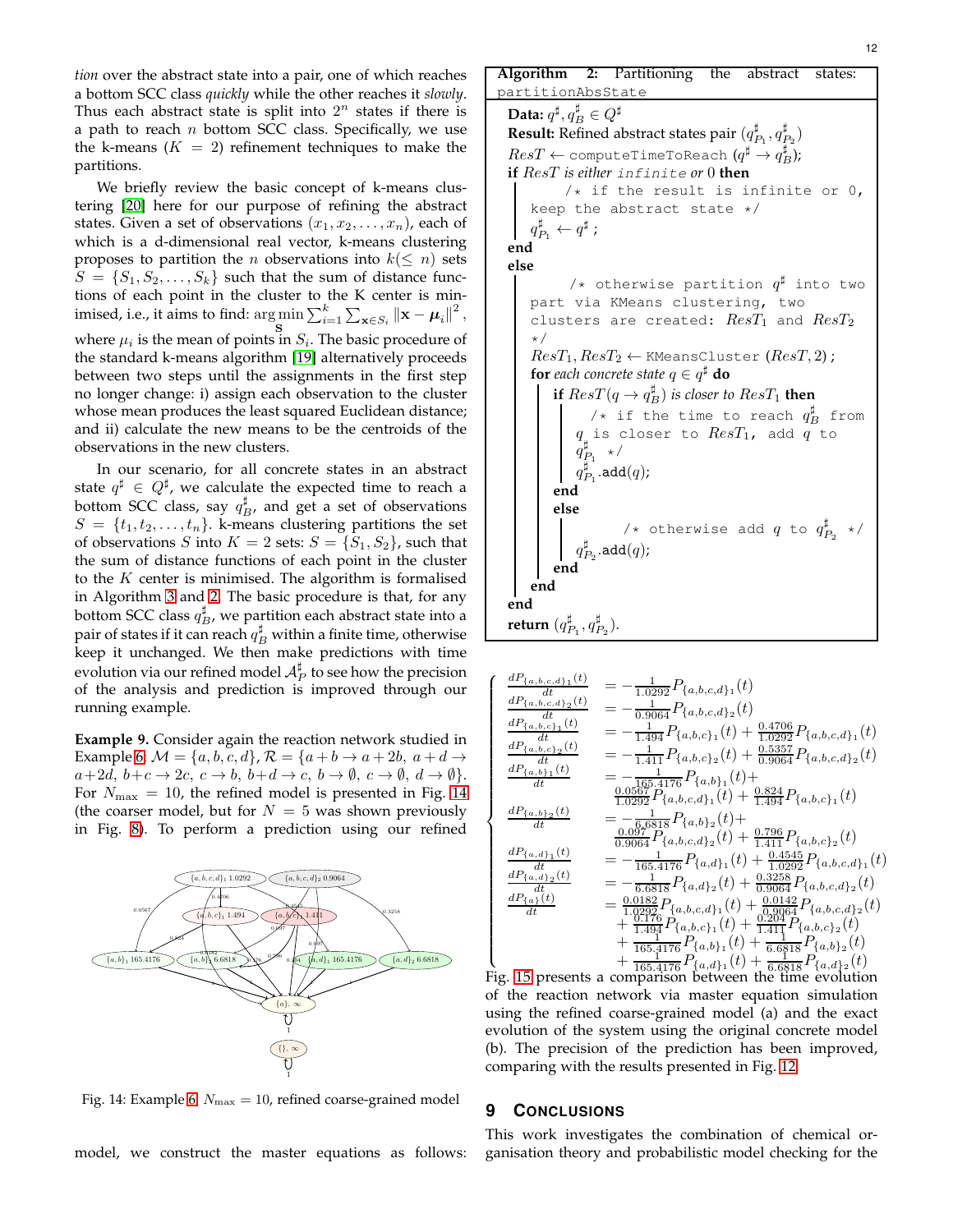**Algorithm 3:** Refining the coarse-grained model **Data:** Organisation-based coarse-grained model  $\mathcal{A}^\sharp(Q^\sharp,Q_0^\sharp,\Delta^\sharp,L)$ **Result:** Refined model  $\mathcal{A}^\sharp_P ( Q^\sharp_P , Q^\sharp_{P_0}, \Delta^\sharp_P , L_P )$  $Q_P^\sharp=Q_{P_0}^\sharp=\{\};$  $\Delta_P^\sharp=\{\};$  $L_P = \{\};$  ${\bf f}$ **or** each bottom scc class  $q_B^{\sharp} \in Q^{\sharp}$  **do**  $\mathbf{for}$  *each abstract state*  $q^{\sharp} \in (Q^{\sharp} \setminus q_B^{\sharp})$  **do**  $(q_{P_1}^{\sharp},q_{P_2}^{\sharp}) \leftarrow$  partitionAbsState  $(q^{\sharp},q_B^{\sharp})$ ;  $Q_P^\sharp\cup \{\tilde q_{P_1}^\sharp\}\cup\{q_{P_2}^\sharp\};$  $L^\sharp(q_{P_1}^\sharp) = \{L(q) \mid q \in q_{P_1}^\sharp\};$  $L^\sharp(q_{P_2}^\sharp) = \{L(q) \mid q \in q_{P_2}^\sharp\};$  $\textbf{if}~(q_{P_1}^{\sharp}\subseteq Q_0^{\sharp}) ~\wedge~ (q_{P_1}^{\sharp}\neq \{\})$  then  $Q_{P_0}^{\sharp}\cup q_{P_1}^{\sharp};$ **end**  $\textbf{if}~(q_{P_2}^\sharp\subseteq Q_0^\sharp) ~\wedge~ (q_{P_2}^\sharp\neq \{\})$  then  $Q^{\sharp}_{P_0} \cup q^{\sharp}_{P_2}$  ; **end end end**  $\Delta^\sharp_P \leftarrow$  computeProbBetOrgs  $(Q_P^\sharp);$ return  $\mathcal{A}_P^\sharp.$ 

<span id="page-12-1"></span><span id="page-12-0"></span>

Fig. 15: Organisation k-means clustering dynamics predication via master equation simulation over the average coarse-grained model (a) and the concrete analysis over the original model (b) of Example [6,](#page-5-3)  $N_{\text{max}} = 10$ .

analysis of reaction networks modelled as continuous-time Markov chains. We use model decompositions into strongly connected components (SCCs), and study the problem of how to analyse the model in terms of organisations.

We have presented an algorithm to compute a coarsegrained Markov chain model of hierarchical organisations for a given reaction network. The algorithm computes chemical organisations by identifying a set of good SCCs which can contribute to generating organisations, and building an interval Markov chain based on the organisation-based quantitative analysis. We have implemented this approach as an extension of the PRISM model checking tool and illustrate the resulting abstractions constructed for some example networks. The organisation-based coarse-grained model helps to summarise and reason about the structure and behaviour of the complex model by focusing on stable states featuring accumulating species.

In order to demonstrate the effectiveness of our approach, we show how the coarse grained model can be used to approximate the dynamic behaviour of the system over time. We apply an average-based organisation coarsegraining and compute its stochastic time evolution. The experiments show that our prediction can mimic the main pattern of concrete behaviour in the long run, but that it is possible for the interval-based organisation coarse graining to suffer from over-estimation, the extent of which varies for different models and reaction rates. Finally, to improve the precision of the approximation and predictions, we develop an algorithm to selectively refine the the coarse-grained models. The experiments demonstrate that the precision of the prediction can been improved.

In this work, we have focused on the definition and formal properties of the coarse-grained model, algorithms to construct it, and the gains it can yield when numerically solved. An important topic for further study is the overall practical performance and scalability of the approach, particularly regarding the construction of the coarse grained model. Currently, an important limitation is that the algorithm to build the abstraction is based on a decomposition into SCCs of the continuous-time Markov chain for the full concrete system. Although the basic method to compute SCCs is linear in the size of the model, as usual with such approaches, it is the large size of the state space of the model that is problematic. Furthermore, currently, the calculation of the probabilities to move between organisations is done using numerical solution of the full model. These steps, in our prototype implementation, currently represent a bottleneck for applying the techniques to very large networks.

Future work will involve adapting some of the efficient symbolic approaches [\[16\]](#page-13-24) within the PRISM tool to the problem of building coarse grainings. In particular, SCC computation only requires the underlying graph structure of the Markov chains, for which a symbolic (binary decision diagram based) representation and manipulation could be significantly more efficient. We also believe that the computation of inter-organisation transition probabilities could then be done in a more localised fashion for each organisation, without building the full model, e.g. by adapting PRISM's "hybrid" symbolic engine [\[16\]](#page-13-24). This could help scale up the approach to larger, more complex networks. We also plan to investigate the differences between the 'average' and 'interval' approaches to coarse graining, and the effectiveness of different approaches to refinement.

## **ACKNOWLEDGMENTS**

The authors acknowledge support from the European Union through funding under FP7–ICT–2011–8 project HIERATIC